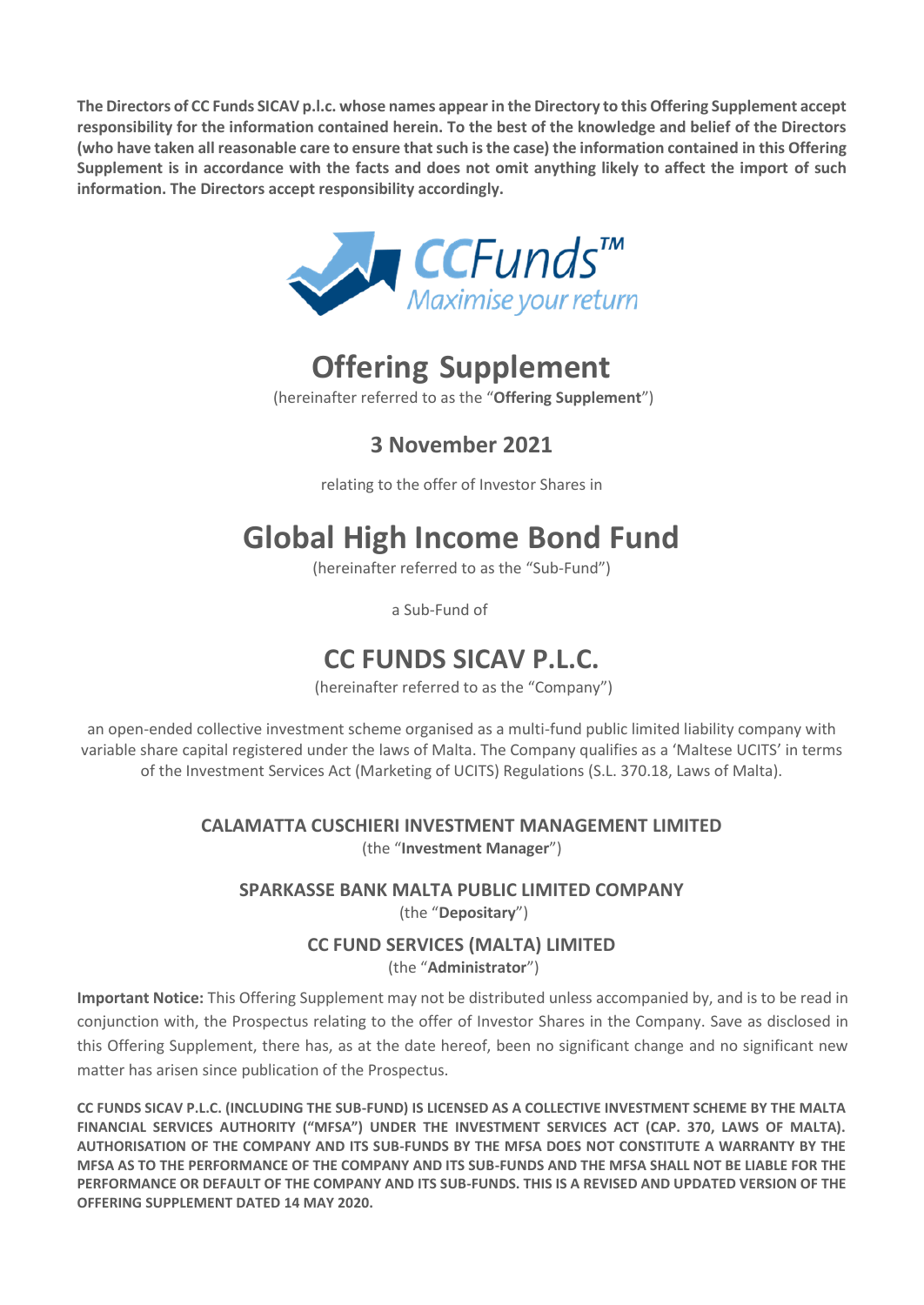# **Contents**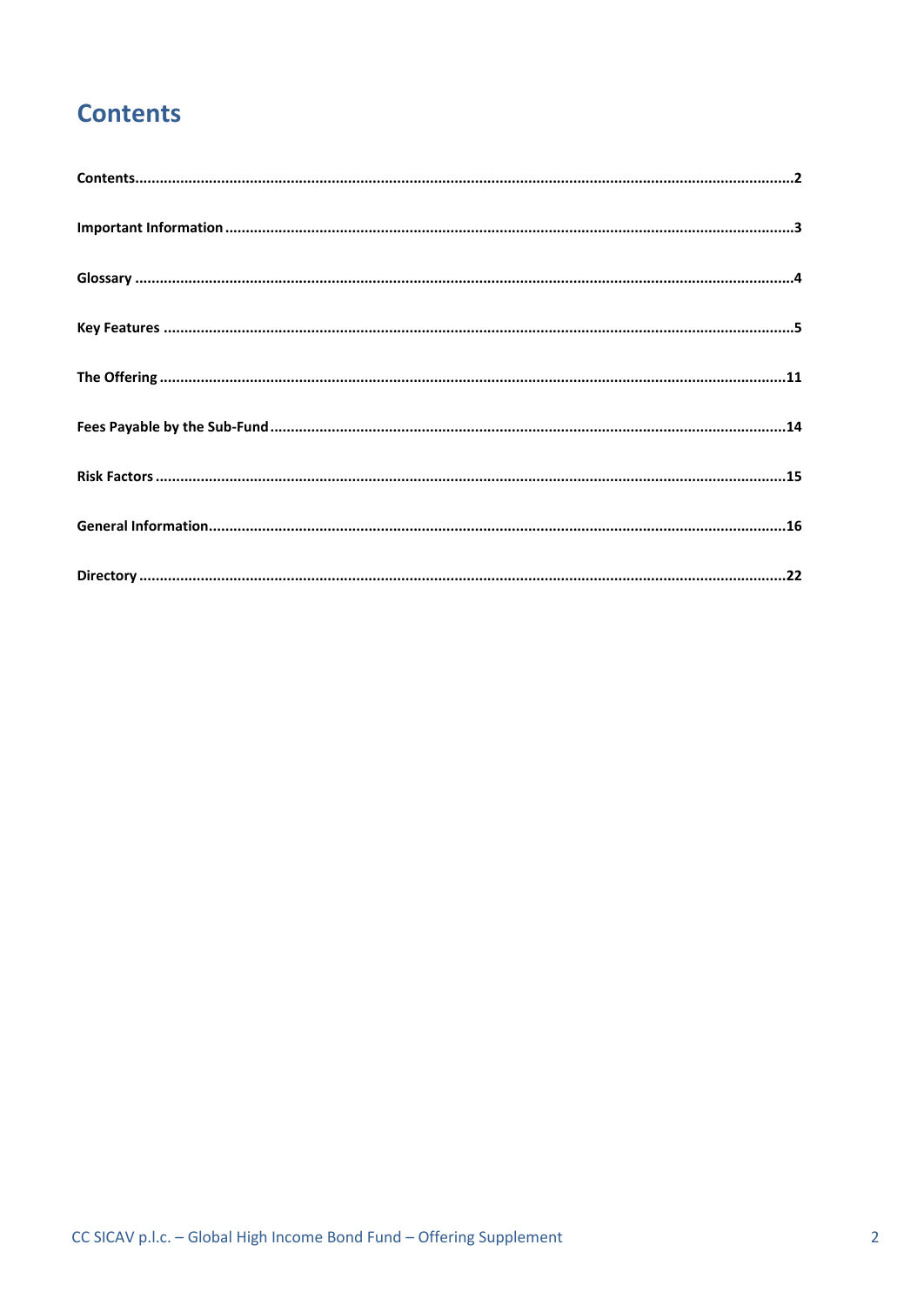### <span id="page-2-0"></span>**Important Information**

BEFORE PURCHASING ANY INVESTOR SHARES IN THE SUB-FUND DESCRIBED IN THIS OFFERING SUPPLEMENT, YOU SHOULD MAKE SURE THAT YOU FULLY UNDERSTAND THE NATURE OF THIS INVESTMENT, THE RISKS ASSOCIATED WITH IT AND YOUR OWN PERSONAL CIRCUMSTANCES. IF YOU ARE NOT CERTAIN ABOUT THE CONTENTS OF THIS OFFERING SUPPLEMENT, YOU SHOULD SEEK THE ADVICE OF A SUITABLY QUALIFIED ADVISOR. YOU SHOULD ALSO REFER TO THE PROSPECTUS WHICH ACCOMPANIES THIS OFFERING SUPPLEMENT AND WHICH DESCRIBES THE COMPANY AND PROVIDES GENERAL INFORMATION ABOUT OFFERS OF INVESTOR SHARES IN THE COMPANY. YOU SHOULD NOT TAKE ANY ACTION IN CONNECTION WITH THIS OFFER OF INVESTOR SHARES UNLESS YOU HAVE RECEIVED A COPY OF THE PROSPECTUS.

**ALL INVESTOR SHARES IN ISSUE PRIOR TO THE 8 TH MAY, 2013 HAVE BEEN RE-DESIGNATED AS CLASS D (DISTRIBUTION) INVESTOR SHARES IN THE SUB-FUND.**

**SUBSCRIPTIONS MAY BE MADE IN THE FORM OF LUMP SUM INVESTMENTS OR IN RESPECT OF THE CLASS A (ACCUMULATION) INVESTOR SHARES AND THE CLASS B (ACCUMULATION) INVESTOR SHARES VIA THE MONTHLY INVESTMENT PLAN.** 

#### Suitability of Investment

Before investing in the Sub-Fund, you should inform yourself how you could be affected by: (a) any possible tax consequences; (b) any legal and regulatory requirements; (c) any applicable foreign exchange restrictions or exchange control requirements; (d) any governmental or other consents or formalities that you might require or otherwise encounter under the laws of your country of citizenship, residence or domicile and which might affect your acquisition, holding or disposal of Investor Shares or receipt by you of income from such Investor Shares.

The value of the Investor Shares will fluctuate, and there is no guarantee that you will make a profit, or that you will not make a loss, on your investment. Refer also to the Section of the Prospectus entitled "**Risk Factors**", as well as the Section entitled "**Specific Risk Factors**" herein, for an explanation of some of the risks that should be considered by you.

**An investment in the Investor Shares by you is best undertaken after you are satisfied, possibly after obtaining advice from a qualified professional advisor, that you have properly assessed the merits and risks associated with the investment and that your financial resources are adequate to enable you bear any potential losses that may arise therefrom. The contents of this Offering Supplement and of the Prospectus are not intended to contain, and should not be regarded as containing, advice relating to taxation, legal advice, investment advice or in relation to any other matter.**

#### Restrictions on Distribution outside Malta

The offer of Investor Shares pursuant to this Offering Supplement is deemed to be an offer of securities to the public in terms of the Companies Act, however, the distribution of this Offering Supplement, the Prospectus and the offering of Shares may be restricted in other jurisdictions. This Offering Supplement does not constitute, and may not be used for the purposes of, an offer or solicitation to anyone in any jurisdiction in which such offer or solicitation is not authorised, or to any person to whom it is unlawful to make such offer or solicitation. Persons to whose attention this Offering Supplement may come are required to inform themselves about, and to observe, such restrictions.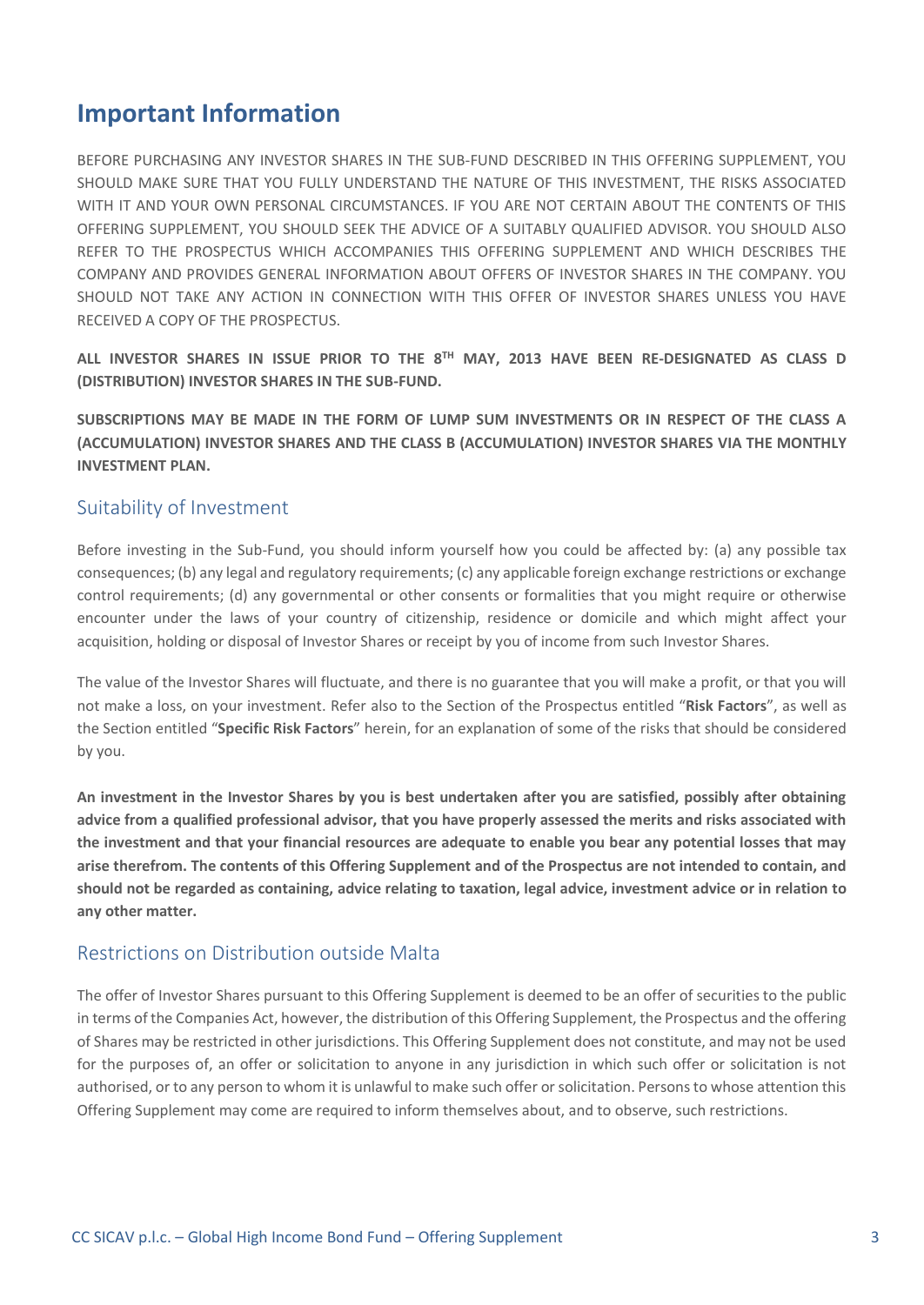### <span id="page-3-0"></span>**Glossary**

Terms used in this Offering Supplement shall, unless otherwise defined or the context otherwise requires, have the same meaning as those defined in the Prospectus.

In this Offering Supplement, the following words shall have the meanings set opposite them:

This Offering Supplement shall, in addition, be subject to the same rules of interpretation as those set out in the Prospectus. Please see the Section of the Prospectus entitled "**Interpretation**" for further details.

| <b>Business Day</b>             | Any day that is not a Saturday or a Sunday and not a public,<br>national or bank holiday in Malta.                                                                                       |
|---------------------------------|------------------------------------------------------------------------------------------------------------------------------------------------------------------------------------------|
| <b>Investor Shares</b>          | Class A (Accumulation) Investor Shares, Class B (Accumulation)<br>Investor Shares, Class C (Distribution) Investor Shares and Class D<br>(Distribution) Investor Shares in the Sub-Fund. |
| <b>Monthly Subscription Day</b> | The second day of every month; provided that where this is not a<br>Business Day, the Monthly Subscription Day shall be the next<br><b>Business Day.</b>                                 |
| <b>Offering Price</b>           | The NAV per Share, rounded down to 2 decimal places, calculated<br>at the close of business on the last Valuation Day prior to the<br>relevant Dealing Day.                              |
| <b>Redemption Day</b>           | Every Business Day (or the following Business Day if it is the<br>Dividend Cut-off Date).                                                                                                |
| <b>Redemption Price</b>         | The price at which Investor Shares shall be redeemed, which shall<br>be equivalent to the Offering Price.                                                                                |
| <b>Subscription Day</b>         | Every Business Day (or the following Business Day if it is the<br>Dividend Cut-off Date).                                                                                                |
| <b>Valuation Day</b>            | The Business Day immediately preceding a Subscription Day<br>and/or a Redemption Day and such other Business Day as the<br>Directors may from time to time determine.                    |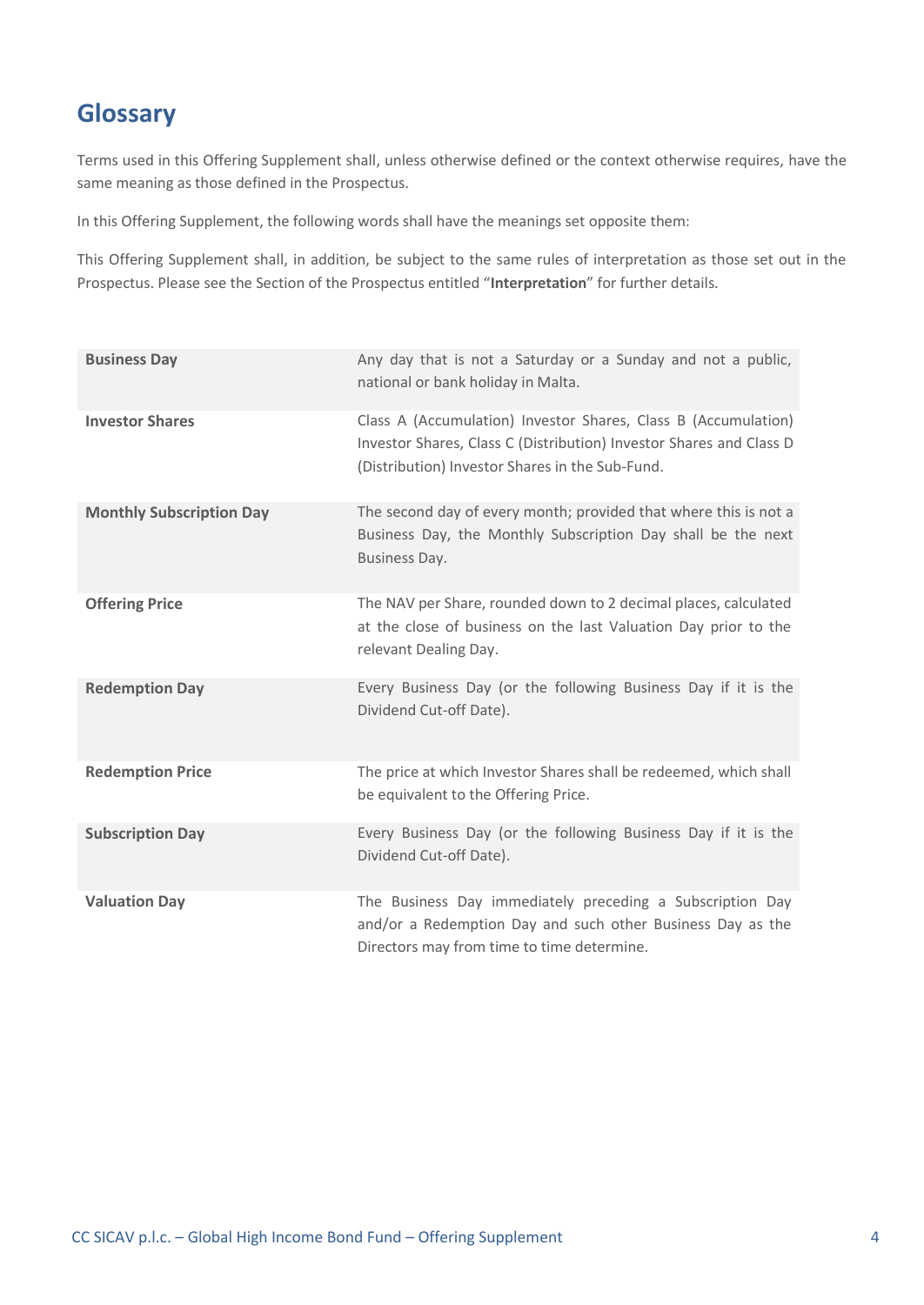## <span id="page-4-0"></span>**Key Features**

#### The Sub-Fund and the Investor Shares

| <b>Name of the Sub-Fund</b>                                                                                                                                                  | Global High Income Bond Fund.                                                                                                                                                                                                                                               |
|------------------------------------------------------------------------------------------------------------------------------------------------------------------------------|-----------------------------------------------------------------------------------------------------------------------------------------------------------------------------------------------------------------------------------------------------------------------------|
| <b>Segregation</b>                                                                                                                                                           | The Sub-Fund is a segregated portfolio whose assets and liabilities are<br>to be treated as a patrimony separate from the assets and liabilities of<br>each other sub-fund and of the Company. Please refer to the Prospectus<br>for further details.                       |
| <b>Classes of Investor Shares</b>                                                                                                                                            | The Investor Shares in the Sub-Fund comprise four (4) classes of<br><b>Investor Shares:</b><br>Class A (Accumulation) Investor Shares;<br>Class B (Accumulation) Investor Shares;<br>Class C (Distribution) Investor Shares; and<br>Class D (Distribution) Investor Shares. |
| <b>ISIN</b>                                                                                                                                                                  | Class A (Accumulation) Investor Shares - MT7000007753.<br>Class B (Accumulation) Investor Shares - MT7000027561.<br>Class C (Distribution) Investor Shares - MT7000027579.<br>Class D (Distribution) Investor Shares - MT7000003067.                                        |
| <b>Base Currency</b>                                                                                                                                                         | Class A (Accumulation) Investor Shares: US\$.<br>Class B (Accumulation) Investor Shares: EUR.<br>Class C (Distribution) Investor Shares: EUR.<br>Class D (Distribution) Investor Shares: US\$.                                                                              |
| <b>Reference Currency in respect</b><br>of the Sub-Fund                                                                                                                      | US\$.                                                                                                                                                                                                                                                                       |
| <b>Voting Rights</b>                                                                                                                                                         | The Investor Shares entitle the holder to one (1) vote per Share at<br>general meetings of the Company.                                                                                                                                                                     |
| Dividend Policy in respect of the<br>Class C (Distribution) Investor<br><b>Shares</b><br>and<br>the<br><b>Class</b><br>D<br>(Distribution)<br><b>Investor Shares</b><br>only | It is intended that the Company will distribute dividends on the 30 <sup>th</sup><br>March and 30 <sup>th</sup> September each year in respect of the Class C<br>(Distribution) Investor Shares and the Class D (Distribution) Investor<br>Shares.                          |
| <b>Tax Status</b>                                                                                                                                                            | The Sub-Fund is classified as a <b>Non-Prescribed Fund</b> .                                                                                                                                                                                                                |

Further details regarding the Investor Shares and the rights attaching thereto including the Dividend Policy in respect of the Sub-Fund and its Tax Status can be found in the Section entitled "**General Information**" below.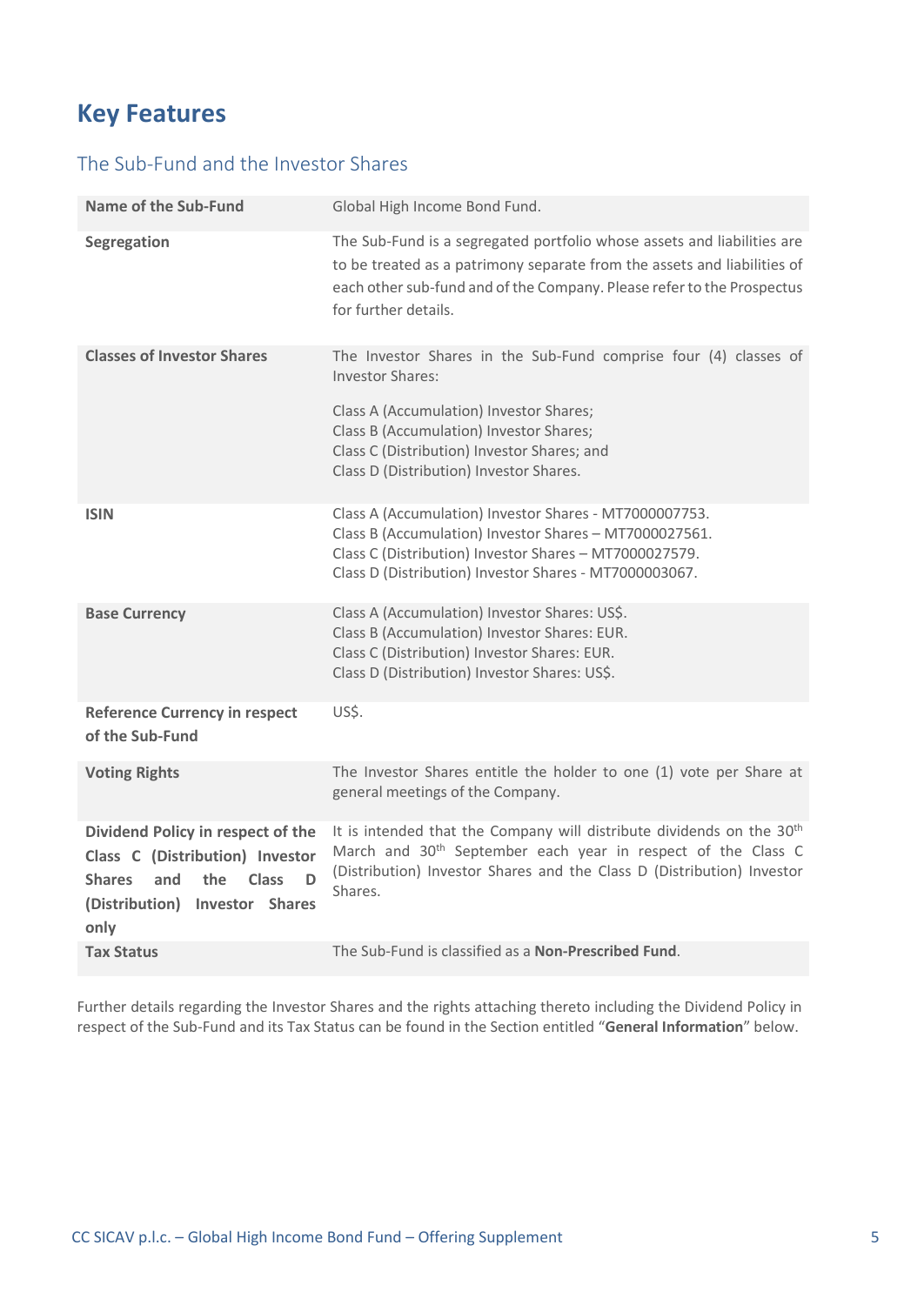### Investment Objective, Policy and Restrictions

| <b>Investment Objective</b> | time. | The investment objective of the Sub-Fund is to endeavour to maximise<br>the total level of return for investors through investment, primarily, in<br>a diversified portfolio of debt securities and other fixed income or<br>interest-bearing securities.<br>There is no guarantee that the investment objective of the Sub-Fund<br>will be achieved and investment results may vary substantially over                   |
|-----------------------------|-------|---------------------------------------------------------------------------------------------------------------------------------------------------------------------------------------------------------------------------------------------------------------------------------------------------------------------------------------------------------------------------------------------------------------------------|
| <b>Investment Policy</b>    |       | The Investment Manager shall invest primarily in a diversified portfolio<br>of intermediate term, corporate and government bonds with maturities<br>of 10 years or less, rated at the time of investment "Baa1" to "Caa1" by<br>Moody's or "BBB+" to "CCC+" by S&P, or in bonds determined to be of<br>comparable quality. The Investment Manager may also invest up to<br>10% of the Sub-Fund directly in unrated bonds. |
|                             |       | The Investment Manager is expected to focus on high yield bonds with<br>a target yield of 300-500 basis points above the corresponding<br>government security, and seek to maintain an average credit quality of<br>"Ba3" by Moody's or "BB-" by S&P, although portfolio issues may be<br>rated lower or higher.                                                                                                          |
|                             |       | The Investment Manager shall manage the credit risk and will aim to<br>manage interest rate risk through credit analysis and credit diversity.                                                                                                                                                                                                                                                                            |
|                             |       | The Sub-Fund will hold a diversified portfolio of investments over a<br>broad base of issuers and industries. By diversifying the Sub-Fund's<br>portfolio, the Investment Manager believes that short and staggered<br>maturities should reduce both the credit risk and market risk to the Sub-<br>Fund as a result of inflation.                                                                                        |
|                             |       | The Investment Manager considers various factors in evaluating<br>securities for purchase by the Sub-Fund, including:                                                                                                                                                                                                                                                                                                     |
|                             | a.    | Yield to maturity, yield to call (where appropriate), current yield<br>and the price of the security relative to other securities of<br>comparable quality and maturity;                                                                                                                                                                                                                                                  |
|                             | b.    | The difference, or "spread", between the yield of the security<br>and the yield of a comparable government security;                                                                                                                                                                                                                                                                                                      |
|                             | C.    | The size of the issuer, the issuer's sensitivity to economic<br>conditions and trends and the issuer's operating history;                                                                                                                                                                                                                                                                                                 |
|                             | d.    | The issuer's financial resources and financial condition, including<br>leverage and cash flow to cover interest expense and principal<br>repayment;                                                                                                                                                                                                                                                                       |
|                             | е.    | Review of the terms under which securities are issued and the<br>nature of and coverage under financial covenants;                                                                                                                                                                                                                                                                                                        |
|                             | f.    | The experience and track record of the issuer's management;                                                                                                                                                                                                                                                                                                                                                               |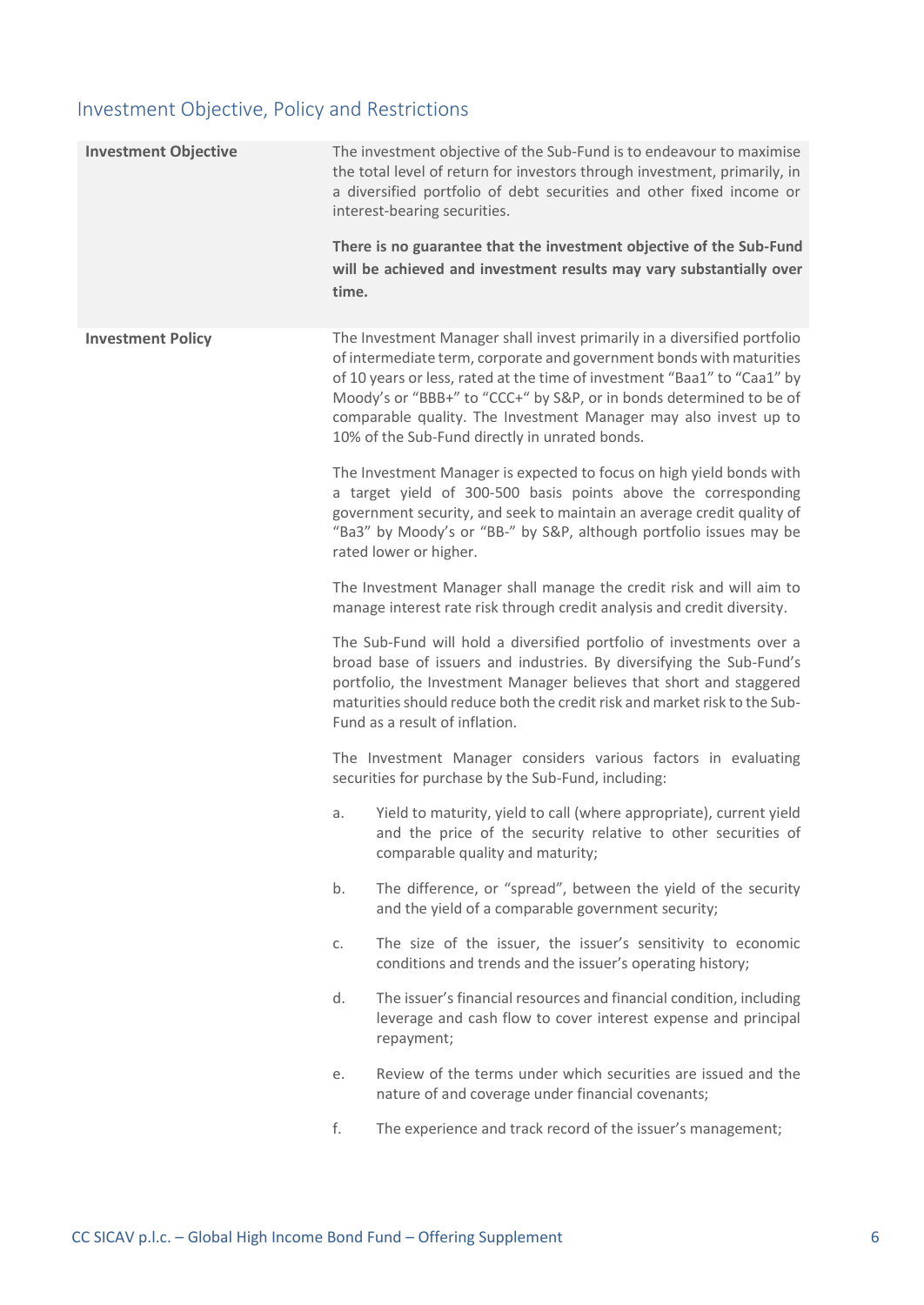|                                   | Market-technical factors, including the market tone and<br>g.<br>prevailing market conditions, supply and demand and the<br>amount of new high yield securities being issued; and                                                                                                                                                                                                                                                                                                                                                                                                                     |
|-----------------------------------|-------------------------------------------------------------------------------------------------------------------------------------------------------------------------------------------------------------------------------------------------------------------------------------------------------------------------------------------------------------------------------------------------------------------------------------------------------------------------------------------------------------------------------------------------------------------------------------------------------|
|                                   | Underwriting factors, including size, capital and reputation of the<br>h.<br>lead underwriter, number of additional underwriters, and their<br>track records.                                                                                                                                                                                                                                                                                                                                                                                                                                         |
|                                   | The Sub-Fund is generally not expected to hold investments that, at the<br>time of investment, are rated below "Caa1" by Moody's or below<br>"CCC+" by S&P, subject to the Investment Manager's right to invest up<br>to 10% in unrated bonds. Depending on market and issuer-specific<br>conditions, the Investment Manager expects to dispose of investments<br>that fall below "Caa1" by Moody's or "CCC+" by S&P.                                                                                                                                                                                 |
|                                   | For temporary or defensive purposes, the Sub-Fund may invest in short-<br>term fixed income instruments, money market funds, cash and cash<br>equivalents and bonds of higher credit rating than stated, such as<br>investment grade corporate bonds and government bonds.                                                                                                                                                                                                                                                                                                                            |
|                                   | The Sub-Fund may hold cash and cash equivalents on an ancillary basis.<br>For temporary defensive purposes, the Sub-Fund may hold certain high<br>quality, short-term securities, including government securities, bank<br>obligations (such as certificates of deposit, time deposits and bankers'<br>acceptances) and corporate debt obligations (including commercial<br>paper). The Sub-Fund may also at any time hold such securities for cash<br>management purposes, pending investment in accordance with its<br>Investment Policy and to meet operating expenses and redemption<br>requests. |
| <b>Investment Restrictions</b>    | In pursuing its Investment Objective and Investment Policy, the Sub-<br>Fund will be subject to the Investment Restrictions set out in the Section<br>of the Prospectus entitled "Investment Objectives, Policies and<br>Restrictions".                                                                                                                                                                                                                                                                                                                                                               |
|                                   | Notwithstanding paragraphs B13 and B14 of the above referred Section<br>of the Prospectus, the Sub-Fund shall be precluded from investing, in<br>the aggregate, more than 10% of its assets in units or shares of other<br>UCITS or other CIS.                                                                                                                                                                                                                                                                                                                                                        |
|                                   | The global exposure of the Sub-Fund arising out of its FDI positions will<br>be measured on the basis of the Commitment approach as set out in<br>the MFSA Rules.                                                                                                                                                                                                                                                                                                                                                                                                                                     |
| <b>Approved Regulated Markets</b> | As per the Prospectus.                                                                                                                                                                                                                                                                                                                                                                                                                                                                                                                                                                                |
| <b>Leverage</b>                   | The Sub-Fund shall not employ any leverage or gearing.                                                                                                                                                                                                                                                                                                                                                                                                                                                                                                                                                |
|                                   | It should, however, be noted that the issuers of securities or other<br>instruments in which the Sub-Fund may invest may utilise leverage or<br>gearing.                                                                                                                                                                                                                                                                                                                                                                                                                                              |

Details regarding the risk factors which should be considered by investor considering purchasing Investor Shares as can be found in the Section entitled "**Specific Risk Factors**" below.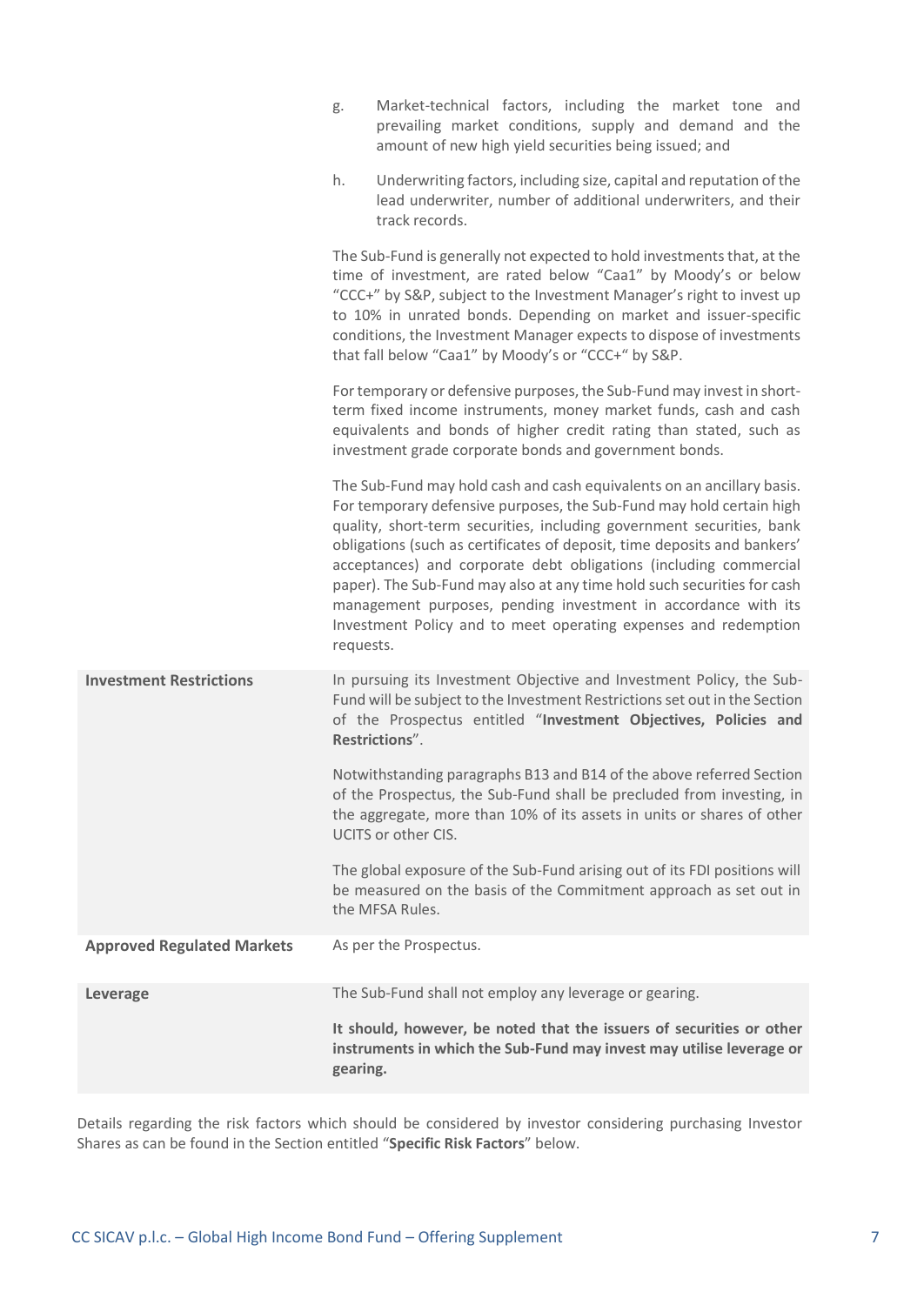### The Offering

| <b>Offer</b>                   | Number of Investor Shares on Up to 5,000,000 Class A (Accumulation) Investor Shares, up to 5,000,000<br>Class B (Accumulation) Investor Shares, up to 5,000,000 Class C<br>(Distribution) Investor Shares and up to 5,000,000 Class D (Distribution)<br>Investor Shares.                                                                                                          |
|--------------------------------|-----------------------------------------------------------------------------------------------------------------------------------------------------------------------------------------------------------------------------------------------------------------------------------------------------------------------------------------------------------------------------------|
| <b>Initial Offering Price</b>  | Class A (Accumulation) Investor Shares: US\$ 103.55.<br>Class B (Accumulation) Investor Shares: EUR 100.<br>Class C (Distribution) Investor Shares: EUR 100.<br>Class D (Distribution) Investor Shares: US\$ 100.                                                                                                                                                                 |
| <b>Initial Offering Period</b> | In respect of the Class A (Accumulation) Investor Shares<br>From 10 a.m. (10.00 hours) CET on 8 <sup>th</sup> May, 2013 to 3 p.m. (15.00 hours)<br>CET on the Closing Date.<br>In respect of the Class B (Accumulation) Investor Shares                                                                                                                                           |
|                                | From 10 a.m. (10.00 hours) CET on 30 April, 2020 to 3 p.m. (15.00 hours)<br>CET on the Closing Date.                                                                                                                                                                                                                                                                              |
|                                | In respect of the Class C (Distribution) Investor Shares<br>From 10 a.m. (10.00 hours) CET on 30 April, 2020 to 3 p.m. (15.00 hours)<br>CET on the Closing Date.                                                                                                                                                                                                                  |
|                                | In respect of the Class D (Distribution) Investor Shares<br>From 10 a.m. (10.00 hours) CET on 1 <sup>st</sup> July, 2011 to 3 p.m. (15.00 hours)<br>CET on the Closing Date.                                                                                                                                                                                                      |
| <b>Closing Date</b>            | In respect of the Class A (Accumulation) Investor Shares<br>29 <sup>th</sup> May, 2013.<br>In respect of the Class B (Accumulation) Investor Shares<br>14 <sup>th</sup> August, 2020.<br>In respect of the Class C (Distribution) Investor Shares<br>14 <sup>th</sup> August, 2020.<br>In respect of the Class D (Distribution) Investor Shares<br>31 <sup>st</sup> August, 2011. |
| <b>Minimum Holding</b>         | Lump Sum Investments:<br>Class A (Accumulation) Investor Shares: US\$ 3,000.<br>Class B (Accumulation) Investor Shares: EUR 2,500.<br>Class C (Distribution) Investor Shares: EUR 2,500.<br>Class D (Distribution) Investor Shares: US\$ 3,000.                                                                                                                                   |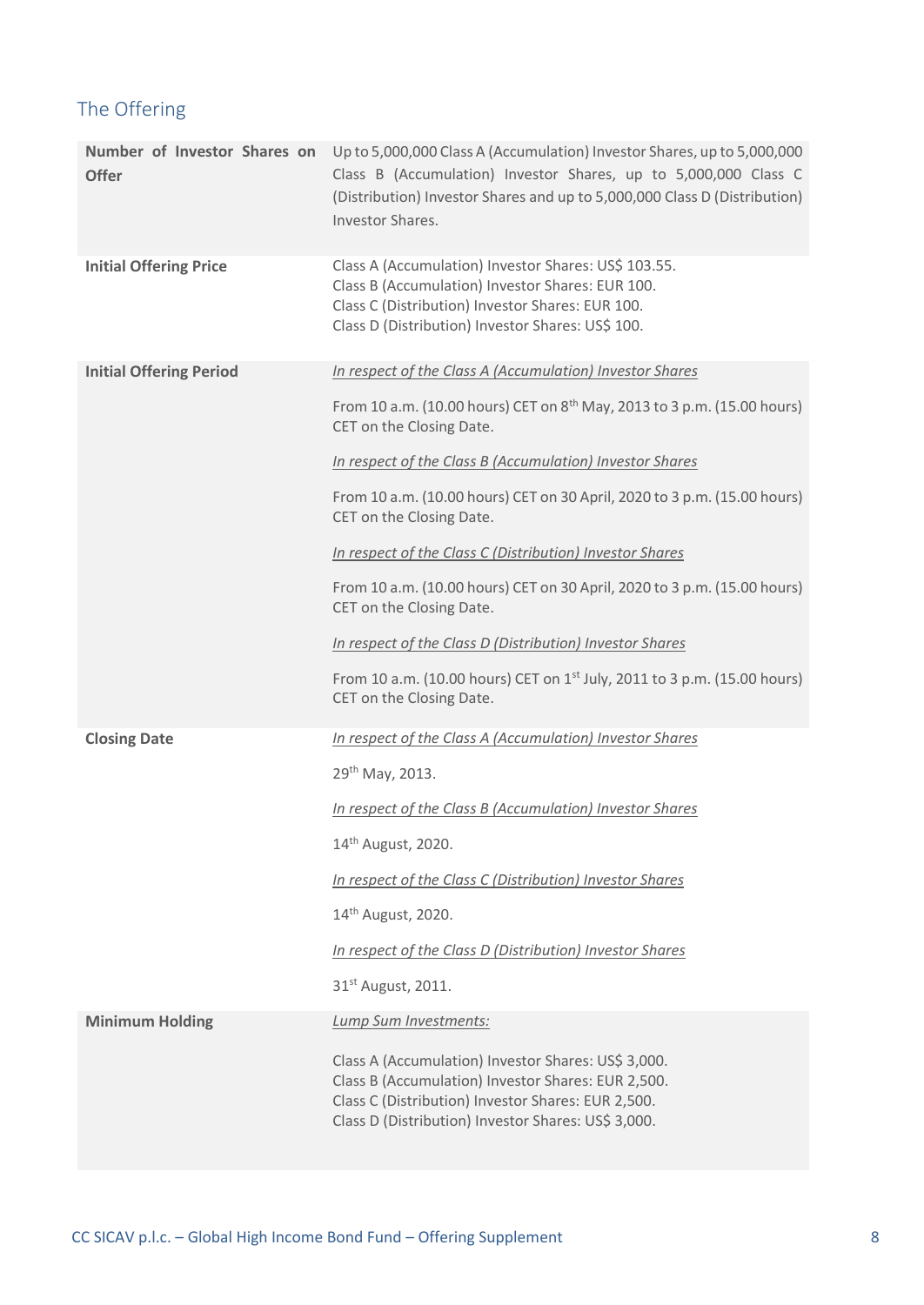|                                      | Monthly Investment Plan:                                                                                                                                                                                                                           |
|--------------------------------------|----------------------------------------------------------------------------------------------------------------------------------------------------------------------------------------------------------------------------------------------------|
|                                      | Class A (Accumulation) Investor Shares: US\$ 50.                                                                                                                                                                                                   |
|                                      | Class B (Accumulation) Investor Shares: EUR 50.                                                                                                                                                                                                    |
| <b>Minimum Initial Investment</b>    | Lump Sum Investments:                                                                                                                                                                                                                              |
|                                      | Class A (Accumulation) Investor Shares: US\$ 3,000.<br>Class B (Accumulation) Investor Shares: EUR 2,500.<br>Class C (Distribution) Investor Shares: EUR 2,500.<br>Class D (Distribution) Investor Shares: US\$ 3,000.<br>Monthly Investment Plan: |
|                                      | Class A (Accumulation) Investor Shares: US\$ 50.<br>Class B (Accumulation) Investor Shares: EUR 50.                                                                                                                                                |
| <b>Minimum Additional Investment</b> | Lump Sum Investments:                                                                                                                                                                                                                              |
|                                      | Class A (Accumulation) Investor Shares: US\$ 500.<br>Class B (Accumulation) Investor Shares: EUR 500.<br>Class C (Distribution) Investor Shares: EUR 500.<br>Class D (Distribution) Investor Shares: US\$ 500.                                     |
|                                      | Monthly Investment Plan:                                                                                                                                                                                                                           |
|                                      | Class A (Accumulation) Investor Shares: US\$ 50 per month.<br>Class B (Accumulation) Investor Shares: EUR 50 per month.                                                                                                                            |
| <b>Publication of NAV per Share</b>  | The NAV per Share will be published on the website of the<br>administrator.                                                                                                                                                                        |
| Listing                              | None.                                                                                                                                                                                                                                              |

Further details regarding this offering of Investor Shares can be found in the Section entitled "**The Offering**" below.

#### Fees

| <b>Investment Management Fee</b> | 1% per annum calculated on the NAV on each Valuation Day and<br>payable to the Investment Manager monthly in arrears.                                                                                                                                                                                                                                                                  |
|----------------------------------|----------------------------------------------------------------------------------------------------------------------------------------------------------------------------------------------------------------------------------------------------------------------------------------------------------------------------------------------------------------------------------------|
| <b>Performance Fee</b>           | None.                                                                                                                                                                                                                                                                                                                                                                                  |
| <b>Depositary Fee</b>            | If the value of the total net assets of the Sub-Fund is up to EUR 50<br>million, the Depositary Fee shall be 0.045% per annum on the<br>aggregate value of the assets of the Sub-Fund subject to a minimum<br>fee of EUR 5,000 per annum.<br>If the value of the total net assets of the Sub-Fund is larger than EUR<br>50 million, the Depositary Fee shall be 0.04% per annum on the |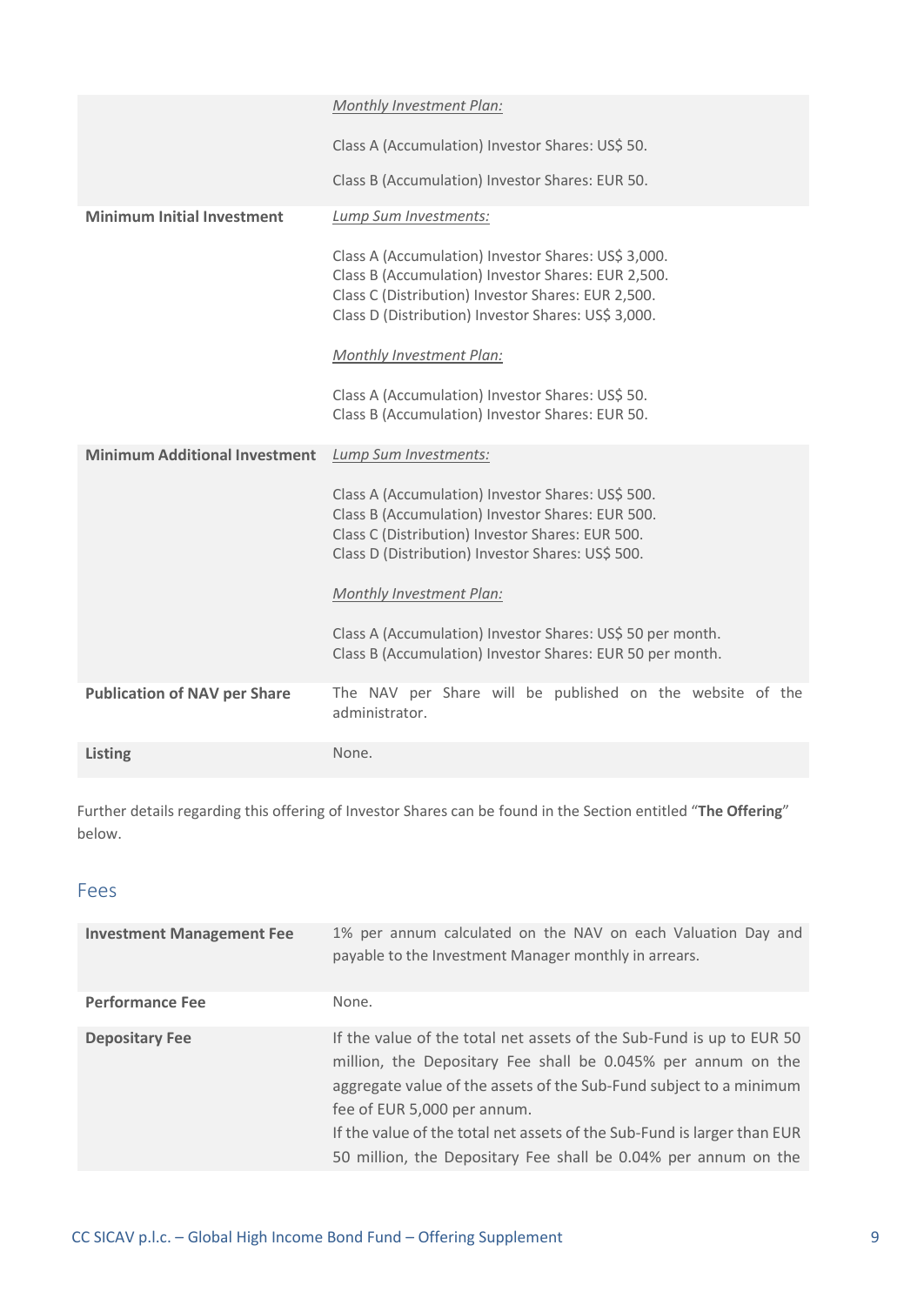|                           | aggregate value of the assets of the Sub-Fund subject to a minimum<br>fee of EUR 22,500 per annum.<br>The Depositary Fee shall be payable to the Custodian quarterly in<br>arrears.                                                                                                                                                                                                                                                |
|---------------------------|------------------------------------------------------------------------------------------------------------------------------------------------------------------------------------------------------------------------------------------------------------------------------------------------------------------------------------------------------------------------------------------------------------------------------------|
| <b>Administration Fee</b> | 0.15% of NAV of the Sub-Fund payable monthly in arrears, subject to<br>a minimum Administration Fee of EUR 12,500 per annum. The<br>Administrator will also receive a transaction fee of EUR 25 per<br>transaction. An additional EUR 1,500 per annum will be charged for<br>each of the Class B (Accumulation) Investor Shares and Class C<br>(Distribution) Investor Shares and for each additional class created<br>thereafter. |
| <b>Subscription Fee</b>   | Up to 2.5% of the Subscription Amount.                                                                                                                                                                                                                                                                                                                                                                                             |
| <b>Switching Fee</b>      | No Switching Fee is payable by Shareholders.                                                                                                                                                                                                                                                                                                                                                                                       |
| <b>Redemption Fee</b>     | No Redemption Fee is payable by Shareholders.                                                                                                                                                                                                                                                                                                                                                                                      |

Further details regarding the fees chargeable to the Sub-Fund can be found in the Section entitled "**Fees Payable by the Sub-Fund**" below.

### Notice Periods

| <b>Subscription Notice Period</b> | Lump Sum Investments:                                      |
|-----------------------------------|------------------------------------------------------------|
|                                   | By 3 p.m. (15.00 hours) CET of the relevant Valuation Day. |
|                                   | <b>Monthly Investment Plan:</b>                            |
|                                   | By 3 p.m. (15.00 hours) CET of the relevant Valuation Day. |
|                                   |                                                            |
| <b>Redemption Notice Period</b>   | By 3 p.m. (15.00 hrs) CET of the relevant Valuation Day.   |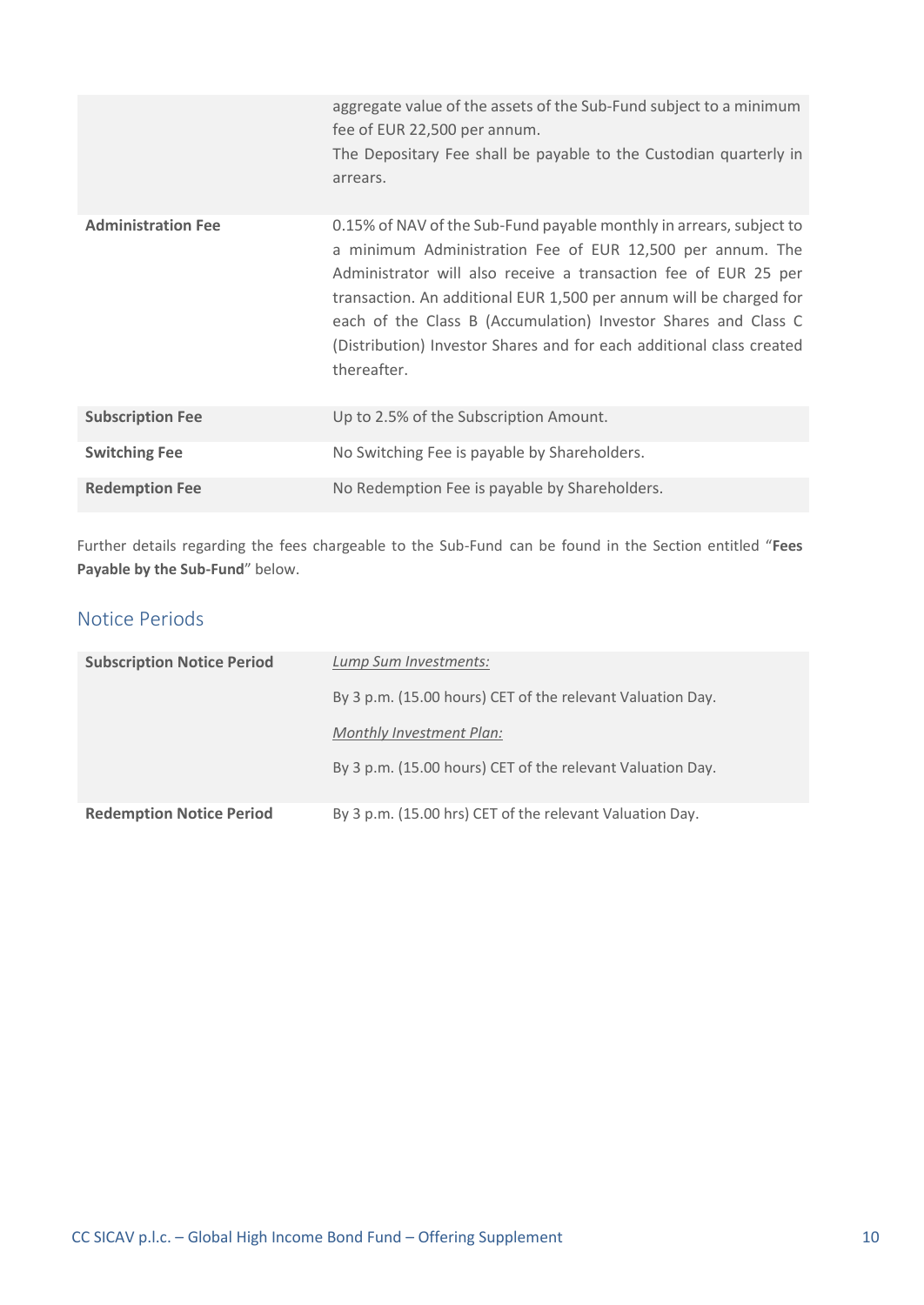# <span id="page-10-0"></span>**The Offering**

#### Securities Offered

Up to 5,000,000 Class A (Accumulation) Investor Shares, up to 5,000,000 Class B (Accumulation) Investor Shares, up to 5,000,000 Class C (Distribution) Investor Shares and up to 5,000,000 Class D (Distribution) Investor Shares in the Sub-Fund are on offer. The Investor Shares have no nominal value.

#### Share Offer

This Offering Supplement is supplemental to, and must be read in conjunction with, the Prospectus issued by the Company.

The Offering Supplement constitutes an offer of Class A (Accumulation) Investor Shares, Class B (Accumulation) Investor Shares, Class C (Distribution) Investor Shares and Class D (Distribution) Investor Shares in the Sub-Fund which is a distinct class of shares in the Company representing a separate patrimony of assets and liabilities.

The offering of the Class A (Accumulation) Investor Shares at the Initial Offering Price opened as from 10 a.m. (10.00 hours) (CET) on 8 May, 2013 and closed on the Closing Date. The offering of the Class D (Distribution) Investor Shares at the Initial Offering Price opened as from 10 a.m. (10.00 hours) (CET) on 1<sup>st</sup> July, 2011 and closed on the Closing Date. The offering of the Class B (Accumulation) Investor Shares at the Initial Offering Price opened as from 10 a.m. (10.00 hours) (CET) on 30 April, 2020 and closed on the Closing Date. The offering of the Class C (Distribution) Investor Shares at the Initial Offering Price opened as from 10 a.m. (10.00 hours) (CET) on 30 April, 2020 and closed on the Closing Date.

During the Offering Period, the offer will be for Class A (Accumulation) Investor Shares, Class B (Accumulation) Investor Shares, Class C (Distribution) Investor Shares and Class D (Distribution) Investor Shares at the Offering Price applicable on the relevant Subscription Day. The Offering Period shall remain open until such time as the Directors determine otherwise, after having notified the MFSA.

#### Purchase of Investor Shares

#### General

Subscriptions may be made in the form of lump sum investment or in respect of the Class A (Accumulation) Investor Shares and Class B (Accumulation) Investor Shares via the monthly investment plan.

Full details of the application and subscription process appear in the Section of the Prospectus entitled "**Purchase, Exchange and Transfer of Shares**".

A Subscription Agreement and other related documentation will be provided upon request by the Administrator or by an Authorised Distributor.

#### Lump Sum Investments

Investor Shares can be purchased at the Initial Offering Price during the Initial Offering Period and, thereafter, at the prevailing Offering Price, by submission to the Administrator of the relevant and properly completed subscription documents, and by remitting the related subscription monies.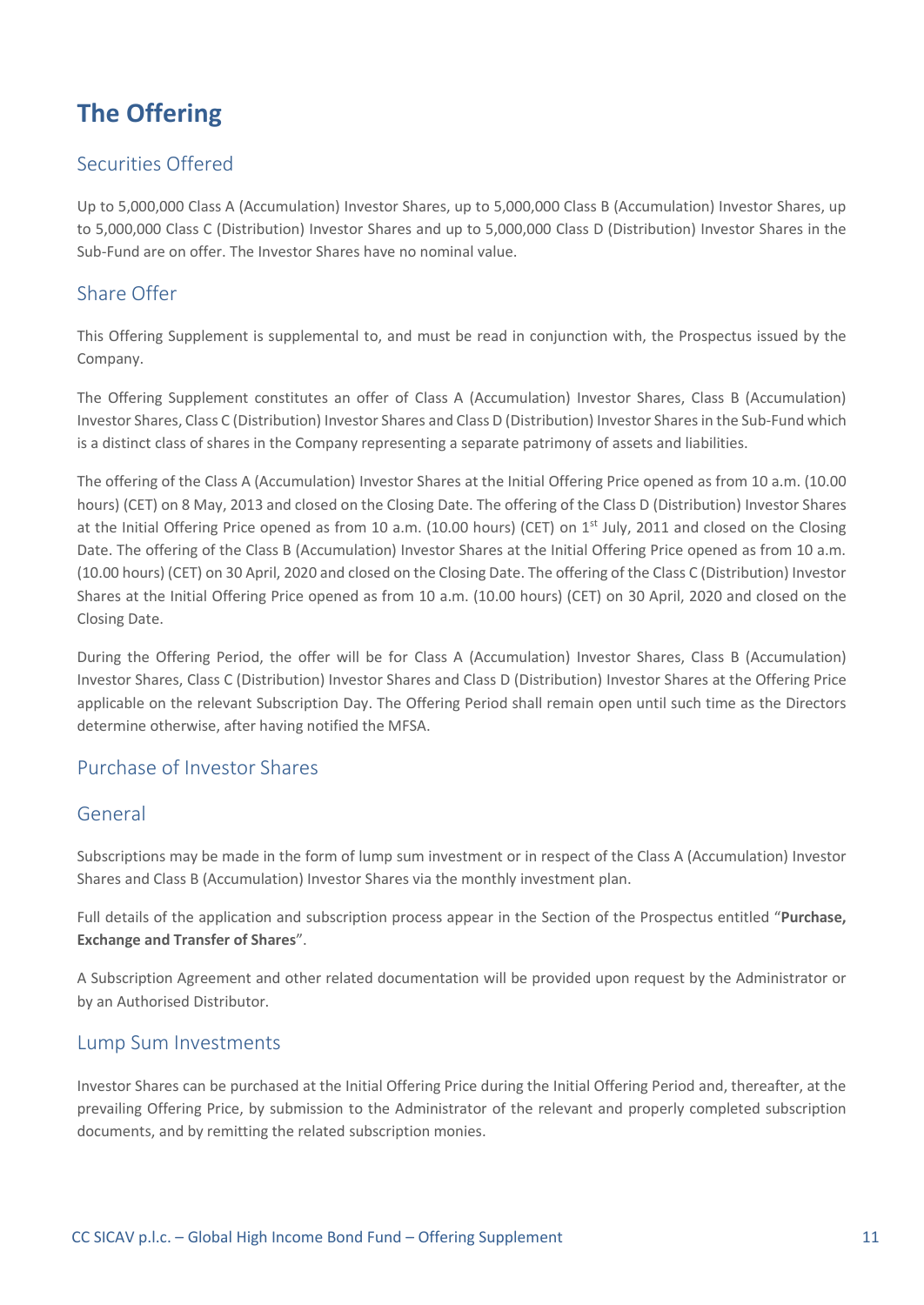During the Offering Period, Investor Shares will be issued on the first Subscription Day following the expiration of the Subscription Notice Period which shall commence running as from the next Business Day after receipt by the Administrator of both:

- (a) the relevant and properly completed subscription documents; and
- (b) confirmation from the Depositary that the full amount subscribed for the Investor Shares has been received in cleared funds.

The Administrator will generally issue written confirmation of ownership to a Shareholder within fifteen (15) Business Days after the applicable Subscription Day.

### Monthly Investment Plan in respect of the Class A (Accumulation) Investor Shares and the Class B (Accumulation) Investor Shares only

A monthly investment plan can be established in respect of the Class A (Accumulation) Investor Shares and the Class B (Accumulation) Investor Shares by completing the relevant section of the Subscription Agreement and is made through regular monthly subscriptions. The Investor should arrange for a standing order from his bank account in favour of the Company. The subscription amount should be received by the Company by not later than the 6<sup>th</sup> day of each month or, if this is not a Business Day, the next Business Day thereafter. Any payments received after that date will be invested in the next Monthly Subscription Day. Investor Shares will be issued on the relevant Monthly Subscription Day.

In the case of subscriptions via the monthly investment plan, written confirmation of ownership will not be issued but investors will be sent every six months, as at 30 June and 31 December, a statement giving full details of the transactions made during the previous six-month period together with a valuation of such holdings as at these dates.

#### Redemption, Transfer and Exchange of Shares

Investors are directed to the Prospectus where the procedures relating to the redemption, transfer and/or exchange of Investor Shares and the conditions applicable thereto are outlined.

Investor Shares will be redeemed on the first Redemption Day following the expiration of the Redemption Notice Period which shall commence running as from the next Business Day after receipt by the Administrator of a properly completed Redemption Notice Form. In terms of the Memorandum and Articles, exchange requests are deemed to be a simultaneous redemption request and a subscription application. Accordingly, exchange requests will, if accepted, be effected on the expiration of the later of the Redemption Notice Period or the Subscription Notice Period, as applicable.

In terms of the Memorandum and Articles, redemption requests and/or exchange requests are, once made, irrevocable. Redemption requests will generally be settled within fifteen (15) clear Business Days from the relevant Redemption Day.

A Specimen Redemption Notice, a Transfer Form and an Exchange of Shares Application Form will be provided upon request by the Administrator or by an Authorised Distributor.

#### Investment Restrictions

The general investment restrictions set out in the Prospectus under the section entitled "**Investment Objectives, Policies and Restrictions**" shall apply to the Sub-Fund.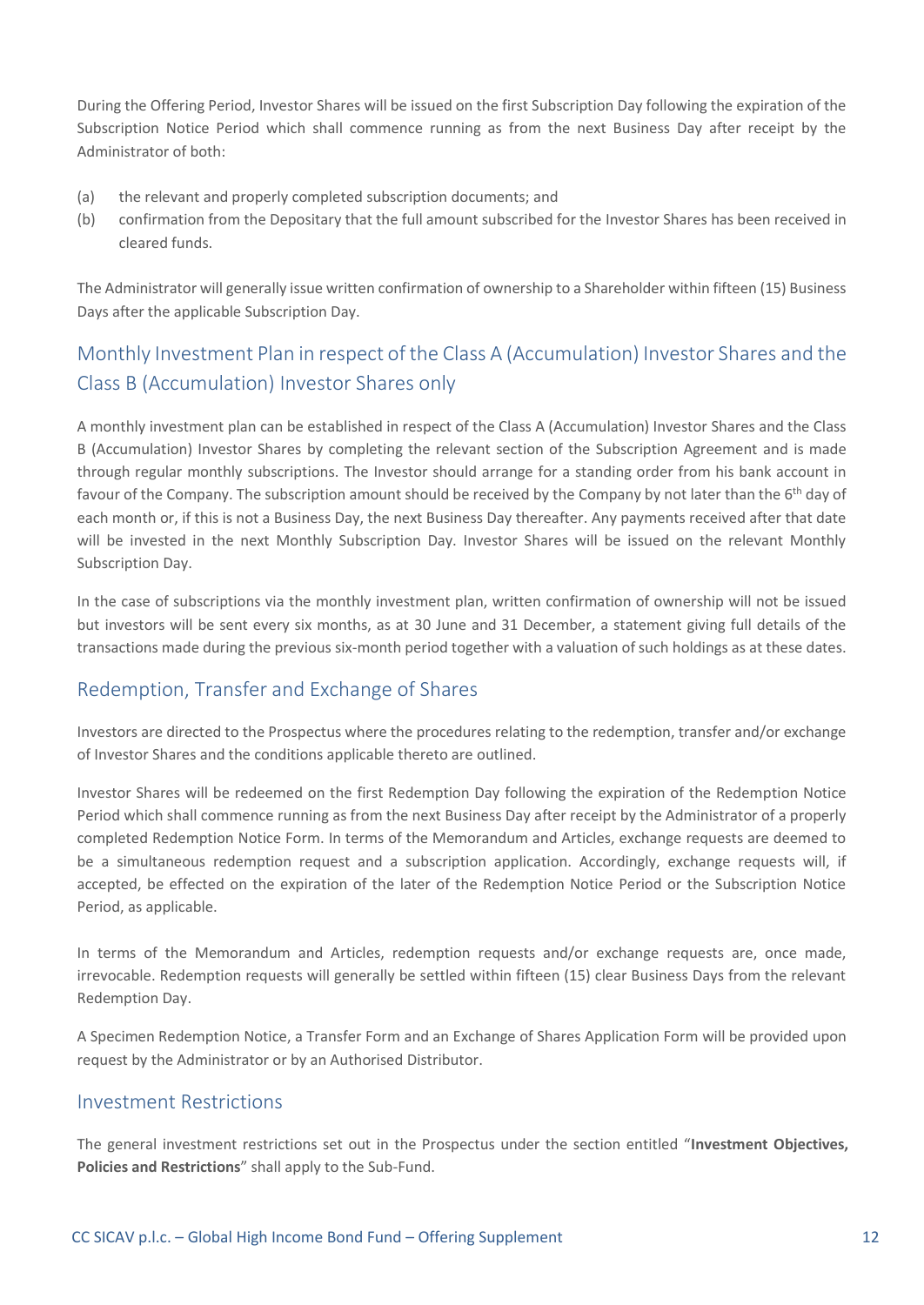#### Borrowing Powers

The Company may borrow money within the parameters set out in the Prospectus under the section entitled "**Investment Objectives, Policies and Restrictions**".

#### Pricing

The calculation of the NAV of the Sub-Fund and of the NAV per Share shall be effected by the Administrator on every Valuation Day and in such manner as is stated in the Prospectus under the section entitled "**Net Asset Value Calculation**". The Offering Price will be available from the Administrator and will be published on the website of the Administrator.

#### Duration of the Sub-Fund

The Duration of the Sub-Fund is indefinite.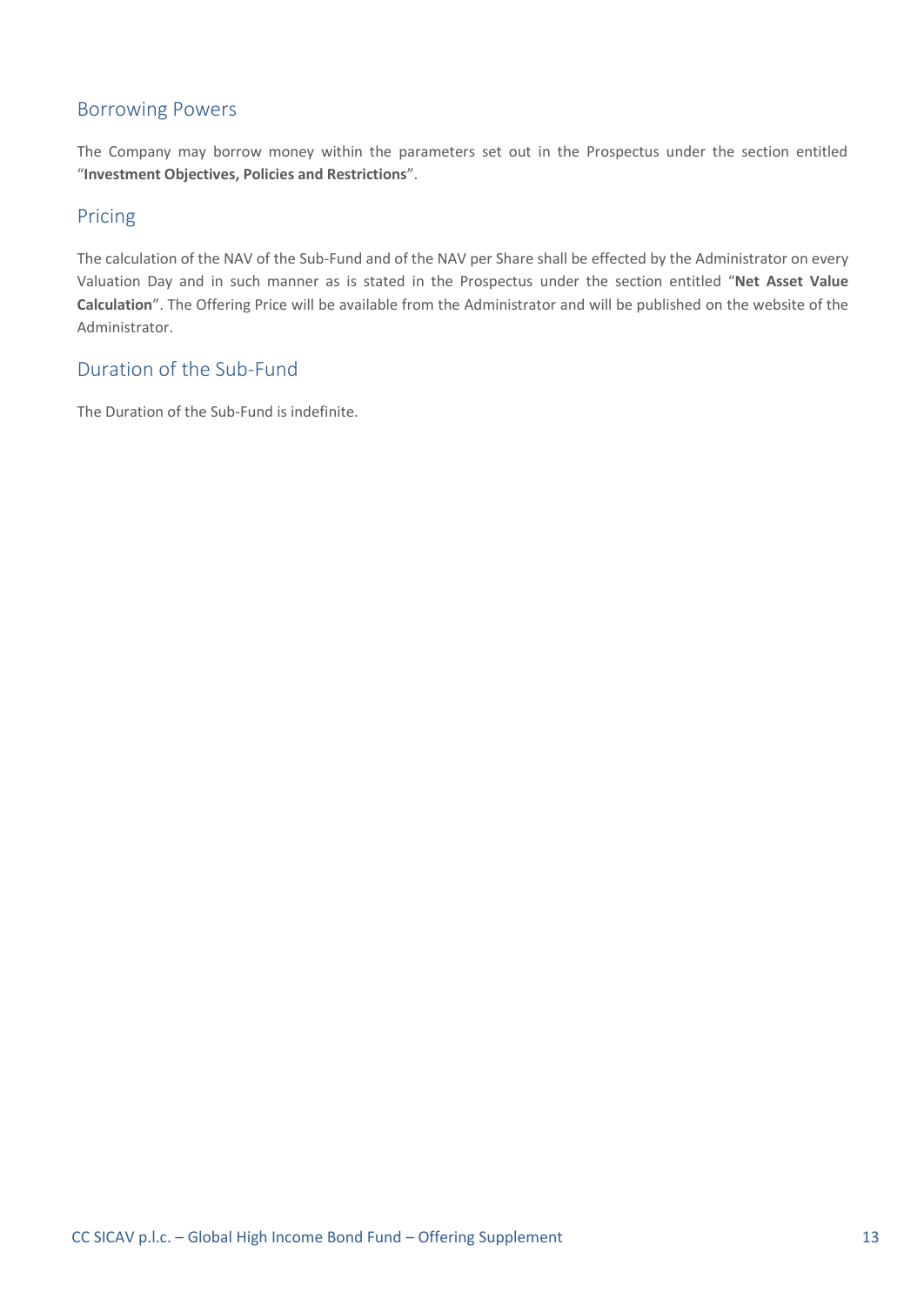## <span id="page-13-0"></span>**Fees Payable by the Sub-Fund**

#### Investment Management Fee

The Company will pay the Investment Manager an Investment Management Fee of 1% of NAV per annum. The Investment Management Fee will accrue on every Valuation Day and be payable monthly in arrears.

The Investment Manager will be reimbursed for all properly incurred and approved out-of-pocket expenses.

#### Administration Fee

The Company will pay the Administrator, in respect of the Sub-Fund an Administration Fee of 0.15% of the NAV of the Sub-Fund per annum, subject to a minimum Administration Fee of EUR12,500 per annum. The Administrator will also receive a transaction fee of EUR 25 per transaction. An additional EUR 1,500 per annum will be charged for each Class B (Accumulation) Investor Shares and Class C (Distribution) Investor Shares and for any additional class created thereafter.

The Administration Fee will accrue on every Valuation Day and be payable monthly in arrears.

The Administrator will be reimbursed for all properly incurred and approved out-of-pocket expenses.

#### Depositary Fee

The Company will pay the Depositary, in respect of the Sub-Fund, a Depositary Fee at the following rates:

If the value of the total net assets of the Sub-Fund is up to EUR 50 million, the Depositary Fee shall be 0.045% per annum on the aggregate value of the assets of the Sub-Fund subject to a minimum fee of EUR 5,000 per annum.

If the value of the total net assets of the Sub-Fund is larger than EUR 50 million, the Depositary Fee shall be 0.04% per annum on the aggregate value of the assets of the Sub-Fund subject to a minimum fee of EUR 22,500 per annum.

The Depositary Fee shall be payable to the Depositary quarterly in arrears.

The Depositary Fee will be based on the average monthly closing balances for each quarter and will be payable quarterly in arrears.

The Depositary will be reimbursed for all reasonably incurred and properly documented out-of-pocket expenses (by way of receipts, invoices or otherwise) by the Depositary, whether directly or indirectly, in the performance of its functions or duties under the Depositary Agreement.

#### Other Expenses

The Sub-Fund will also be subject to other fees including, its pro-rata share of the Directors and Company Secretary Fees and other operating expenses relating to the Company generally as set out in the Prospectus.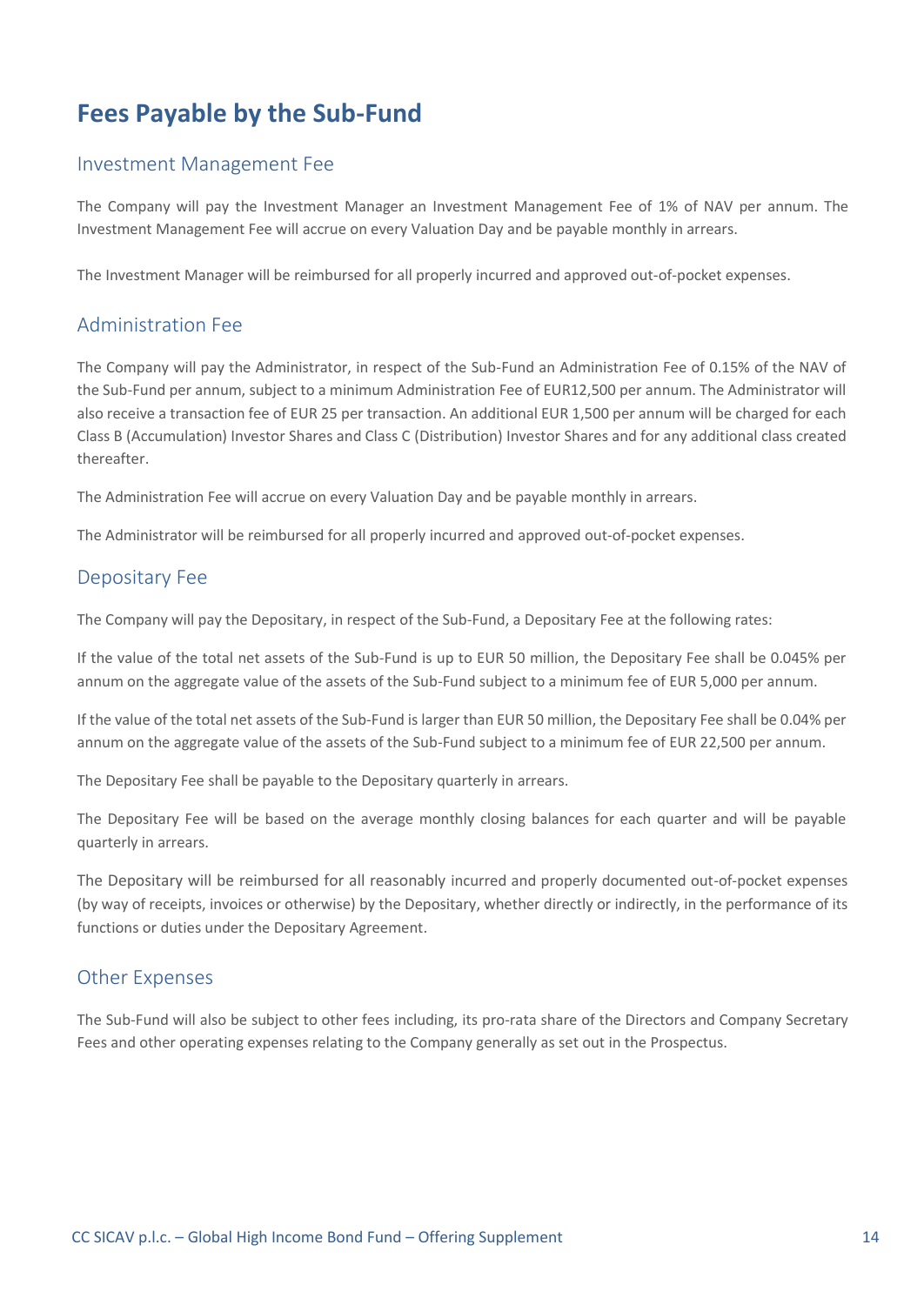### <span id="page-14-0"></span>**Risk Factors**

**IN EVALUATING THE POTENTIAL AND SUITABILITY OF AN INVESTMENT IN THE SUB-FUND, CAREFUL CONSIDERATION SHOULD BE GIVEN BY PROSPECTIVE INVESTORS TO THE RISK FACTORS SET OUT IN THE PROSPECTUS.** 

**IT IS RECOMMENDED THAT PROSPECTIVE INVESTORS CONSULT THEIR OWN ADVISORS ON LEGAL, TAX AND FINANCIAL ISSUES THAT ARE RELEVANT FOR THEIR SPECIFIC SITUATION, AS THE INFORMATION HEREIN SHOULD BE REGARDED AS GENERAL INFORMATION.**

**INVESTMENT IN THE SUB-FUND SHOULD BE REGARDED AS A LONG TERM INVESTMENT. THERE CAN BE NO GUARANTEE THAT THE INVESTMENT OBJECTIVE OF THE SUB-FUND SET OUT HEREIN WILL BE ACHIEVED.**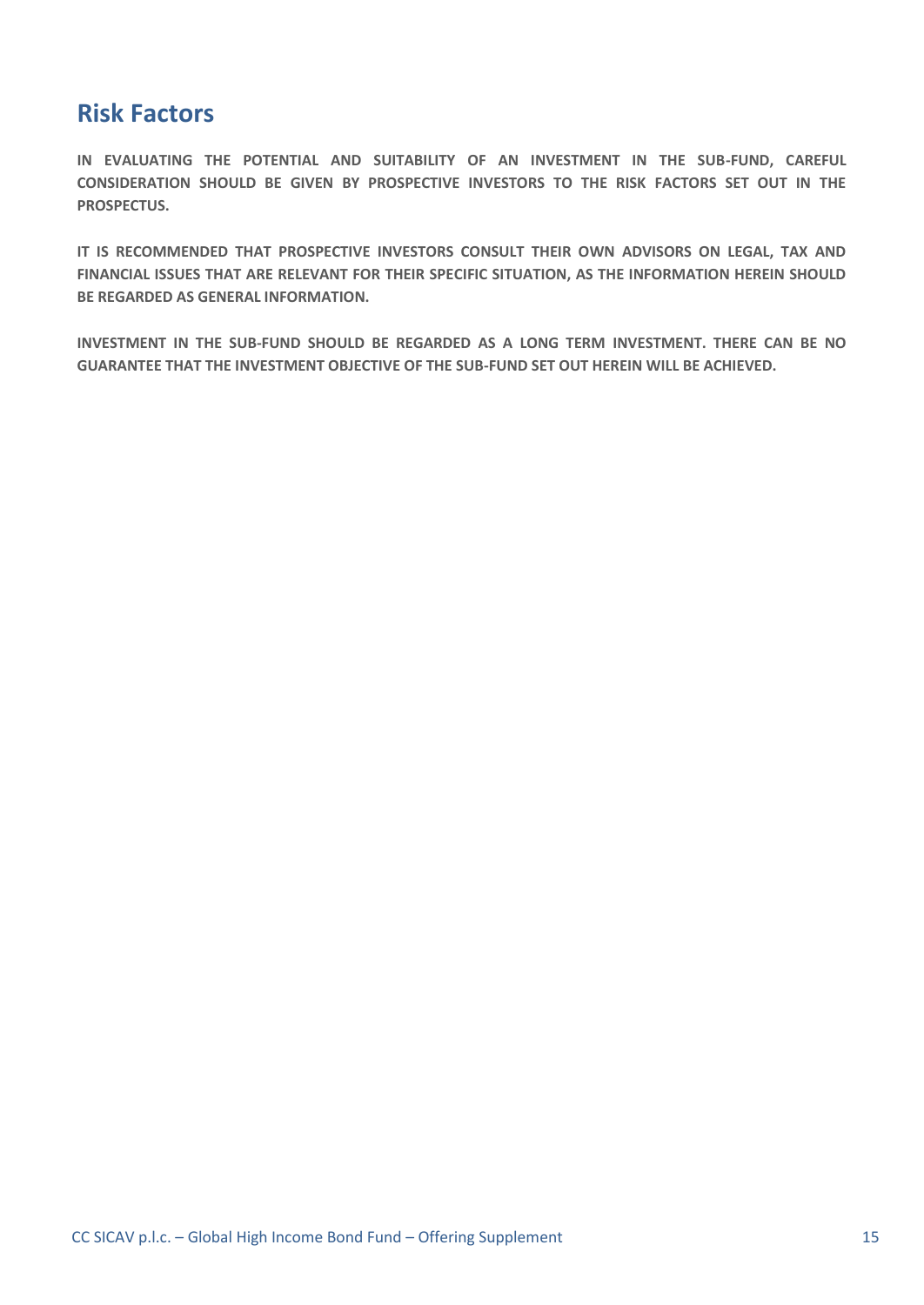# <span id="page-15-0"></span>**General Information**

#### The Rights of Shareholders

The rights of Shareholders are stated in the Memorandum and Articles and in the Companies Act, and include (interalia) the right to receive notice of, and to attend and to vote at, general meetings of the Company.

The holders of the Founder Shares shall have the exclusive right to appoint one Director. Any changes to the name of the Company shall also be decided exclusively by the holders of the Founder Shares. Other than what is stated above, the holders of the Investor Shares shall have full voting rights in respect of matters requiring the approval of Shareholders. In this regard, the Investor Shares in the Sub-Fund carry the right to one (1) vote per share at general meetings of the Company.

The Investor Shares entitle Shareholders to participate in the movements, both positive and negative, in the value of the assets of the Sub-Fund as well as the receipt of dividends as set out hereunder.

#### Share Capital and Accounts

All amounts received by the Company on the issue of Investor Shares, initially and subsequently, will be credited as share capital of the Company and will form part of the NAV of the Sub-Fund. Separate accounts are kept for the assets of the Sub-Fund.

#### Fractional Shares

Fractional Shares will be issued up to four (4) decimal places.

#### Shares in Other Sub-Funds of the Company

The Company is constituted as a multi-fund investment company with variable share capital. As of the date of this Offering Supplement, the Company is offering Investor Shares in other sub-funds. The Company may establish more sub-funds in the future.

### Dividend Policy in respect of the Class C (Distribution) Investor Shares and the Class D (Distribution) Investor Shares only

#### General

It is intended that the Company will distribute dividends in respect of the Class C (Distribution) Investor Shares and the Class D (Distribution) Investor Shares in such amounts and with such frequency as may be determined by the Directors in accordance with the Prospectus. It is envisaged, but no guarantee is given, that most or all of the net income of the Sub-Fund will be declared on a six-monthly basis (each being an "**Interim Period**") ending as follows: 30 th March and 30th September (each a "**Dividend Cut-Off Date**") and this in the form of interim dividends. At each annual general meeting, a final dividend may, if recommended by the Directors and approved by the Shareholders, also be paid.

Only those Shareholders listed on the Company's register of members at close of business on the last Business Day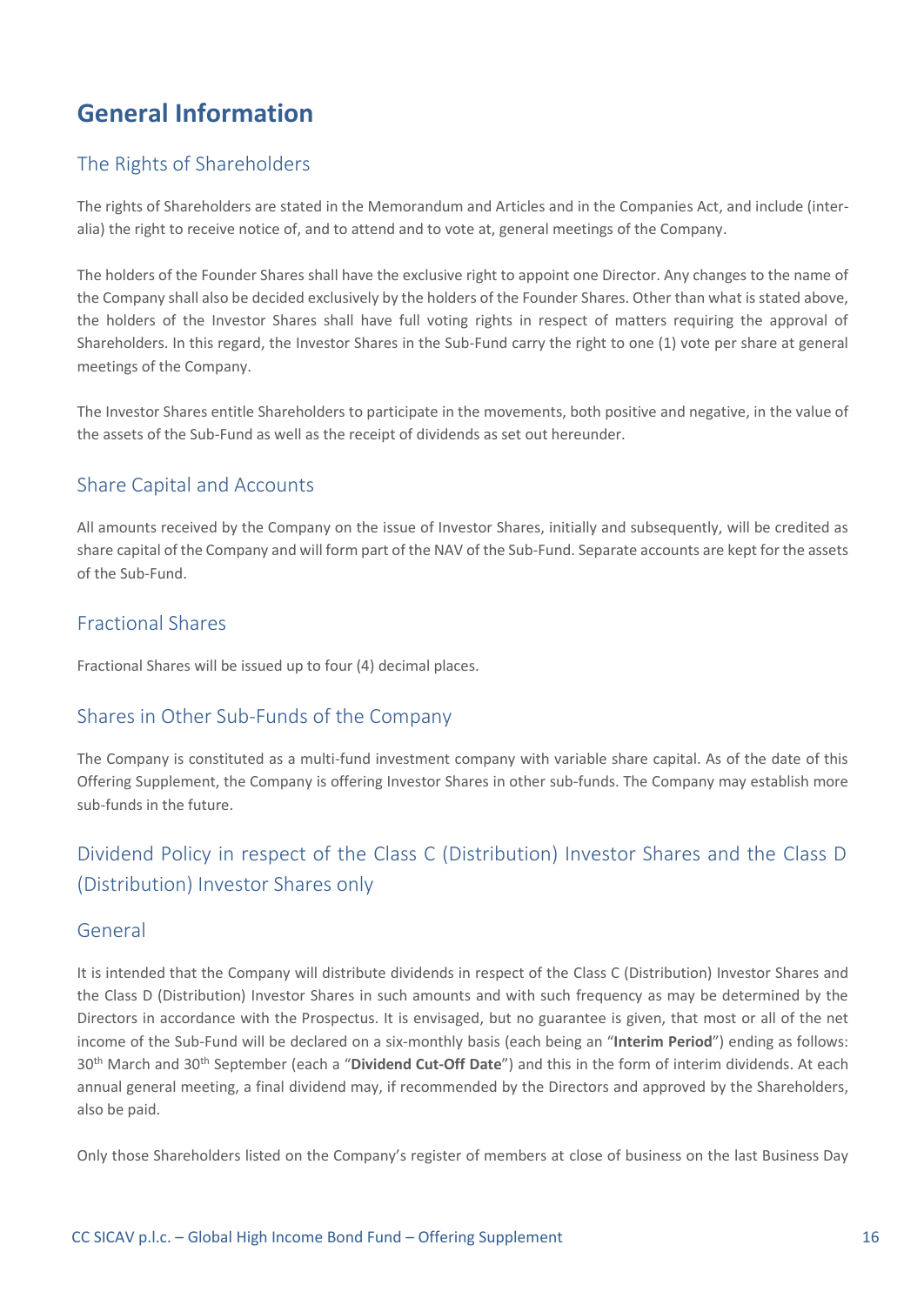immediately preceding the relevant Dividend Cut-Off Date shall be entitled to receive the respective dividend payments for the relevant Interim Period. Payments shall be effected in the Base Currency unless a different arrangement has been agreed to by the Depositary.

Payment of a dividend will be made in the name of the Shareholder or, in the case of joint holders in the name of the first-named joint holder. Payment to the first-named joint holder shall be as effective a discharge to the Company, the Investment Manager and the Depositary as if such first-named joint holder had been a sole holder. Without prejudice to the foregoing, joint holders may request that dividends be apportioned amongst the joint holders in which case, and if accepted by the Company, the holders shall bear all extra costs in that regard.

Payments of dividends can be made through either:

- (a) the direct crediting of the Shareholder's bank account,
- (b) the issuance of a cheque or warrant, or
- (c) the re-investment in further Class C (Distribution) Investor Shares or Class D (Distribution) Investor Shares(as applicable),

as indicated by the subscriber in the Subscription Agreement. Notwithstanding the foregoing, the Directors reserve the right to stipulate a threshold below which dividend payments will be automatically re-invested.

The Sub-Fund will pay the Depositary a fee to cover the operation of distribution of dividends. Please refer to the Section entitled "**Fees Payable by the Sub-Fund**" above for further details.

Where the Shareholder has opted for direct crediting of dividends and the relative direct credit is rejected for any reason outside the Company's control, the Company shall: (a) re-invest the proceeds of the direct credit, less any bank charges if applicable, in further Class C (Distribution) Investor Shares or Class D (Distribution) Investor Shares (as applicable) and in the name of the Shareholder(s) on the next Subscription Day following the date that notice of the rejection was received; (b) be deemed to have been given notice from the Shareholder that any future dividends will be automatically re-invested, and the resulting Class C (Distribution) Investor Shares or Class D (Distribution) Investor Shares (as applicable) added to the Shareholder's holding in accordance with the Prospectus; and (c) send a statement to the Shareholder reflecting the re-investment of the aforesaid dividend proceeds. Nonetheless the Shareholder may, at any time inform the Company of alternative arrangements for the direct crediting of subsequent dividends.

Where a payment of a dividend is made by cheque or warrant, every such cheque or warrant which is so sent shall be a satisfaction of the monies payable and shall be a good discharge to the Company, the Investment Manager and the Depositary.

Shareholders may also elect to have their dividends (less any withholding tax deductible upon payment thereof) reinvested in further Class C (Distribution) Investor Shares or Class D (Distribution) Investor Shares in the Sub-Fund. Reinvestment of dividends shall be effected on the next Subscription Day following the day on which the relevant dividend will be payable to the Shareholder and shall be effected at the applicable Offering Price.

If a Shareholder wishes to alter his instructions regarding the payment or re-investment of dividends, he should provide the Company with written instructions at least seven (7) clear Business Days prior to the relevant Dividend Cut-Off Date. The Company, the Investment Manager and the Depositary shall not be responsible for any loss or delay in transmission and dividends or any amount payable to Shareholders shall not bear interest against the Company.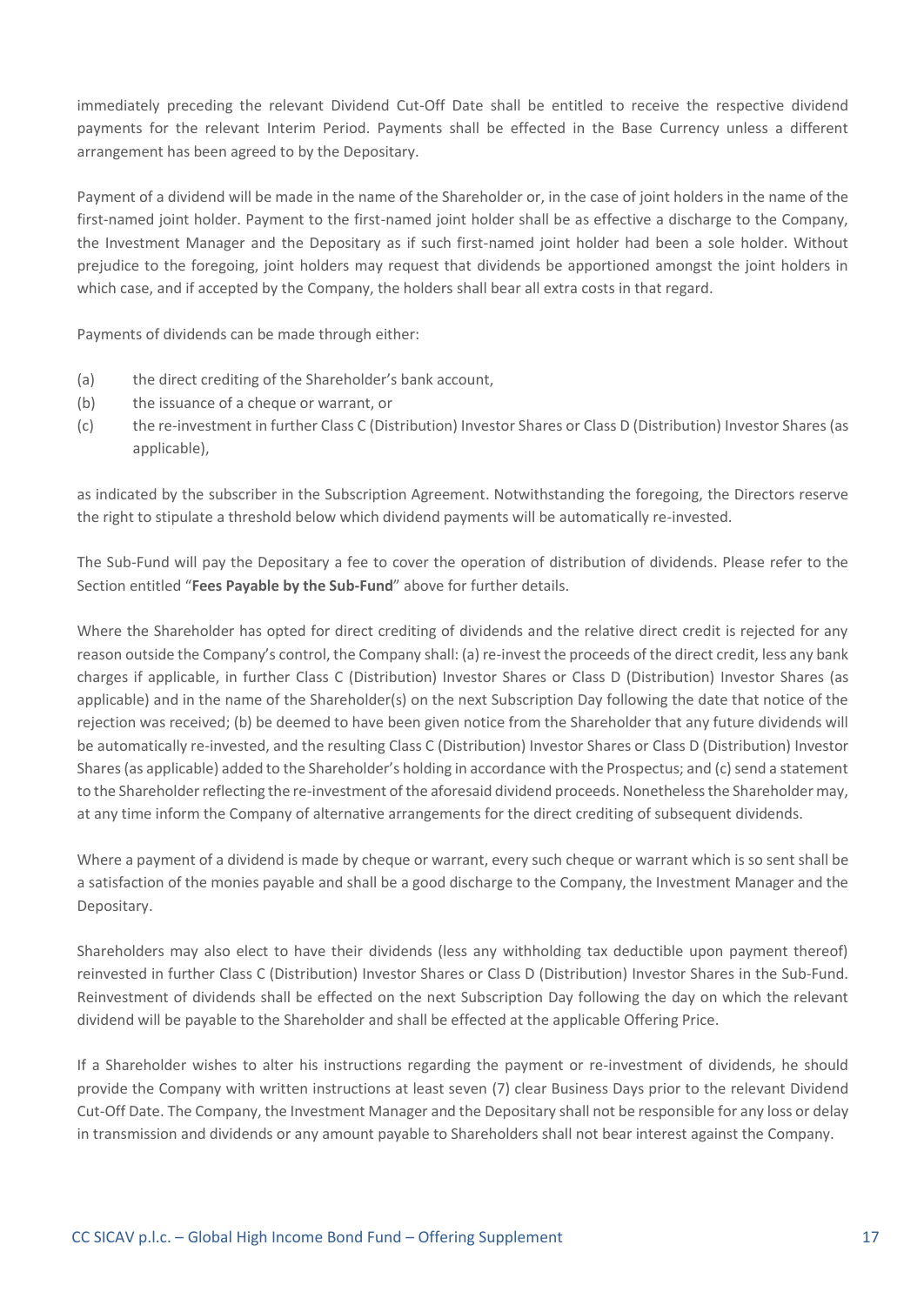Any dividend payments which remain unclaimed after a period of twelve (12) years from the date of payment shall then be transferred to and become part of the Sub-Fund's assets and neither the payee, Shareholder nor their successor(s) in title shall have any right thereto other than as part of the NAV per Share.

Shareholders entitled to receive dividend payments will, on or after the payment date, be sent a Dividend Certificate which shall include details in respect of the income distributed including, if required by any applicable legislation, a statement of how much of the amount to which they are entitled represents any tax deducted in respect of that income.

All payments are subject to any pledge of the Class C (Distribution) Investor Shares or the Class D (Distribution) Investor Shares (as applicable) duly constituted and notified to the Company as well as to any applicable fiscal laws and regulations — your attention is drawn to the section in the Prospectus entitled "**Taxation**" and to the part hereof entitled "**Taxation**" hereunder.

All dividend payments shall be effected in accordance with the Licence Conditions or any other applicable MFSA requirements.

#### Allocation of Income

Pursuant to the Company's Memorandum and Articles, the income available for allocation in respect of the Class C (Distribution) Investor Shares and the Class D (Distribution) Investor Shares shall be the sum recommended by the Directors which shall not be in excess of the income received or receivable by the Sub-Fund in respect of assets (whether in the form of dividends, interest or otherwise) during the relevant period less appropriate expenses in accordance with the Act and the Licence Conditions, nor in excess of the amount available for distribution in accordance with applicable laws and regulations.

In terms of the Licence Conditions, the amount available for allocation is to be calculated by taking the aggregate of the income property received or receivable by the Sub-Fund in respect of the Interim Period or Accounting Period and:

- (a) including therein any income equalisation amount received by the Depositary on the Class C (Distribution) Investor Shares or Class D (Distribution) Investor Shares (as applicable) created during the relevant period, including any resulting from the final valuation;
- (b) adding the Investment Manager's, or the Company's, best estimate of any relief from tax on expenses properly payable out of income of the Sub-Fund in respect of the relevant period;
- (c) deducting the aggregate of all the Investment Manager's, the Depositary's and the Administrator's remuneration in respect of the Sub-Fund properly paid or payable in respect of the relevant period;
- (d) deducting the aggregate of the payments out of income property paid or payable in respect of the relevant period;
- (e) deducting such provision for taxation as the Investment Manager, or the Company, after consulting the Auditors considers appropriate;
- (f) deducting the aggregate of those parts of the Redemption Proceeds of the Class C (Distribution) Investor Shares or the Class D (Distribution) Investor Shares (as applicable) redeemed during the relevant period (including any redeemed by relation to the final valuation) as were attributable to the addition of income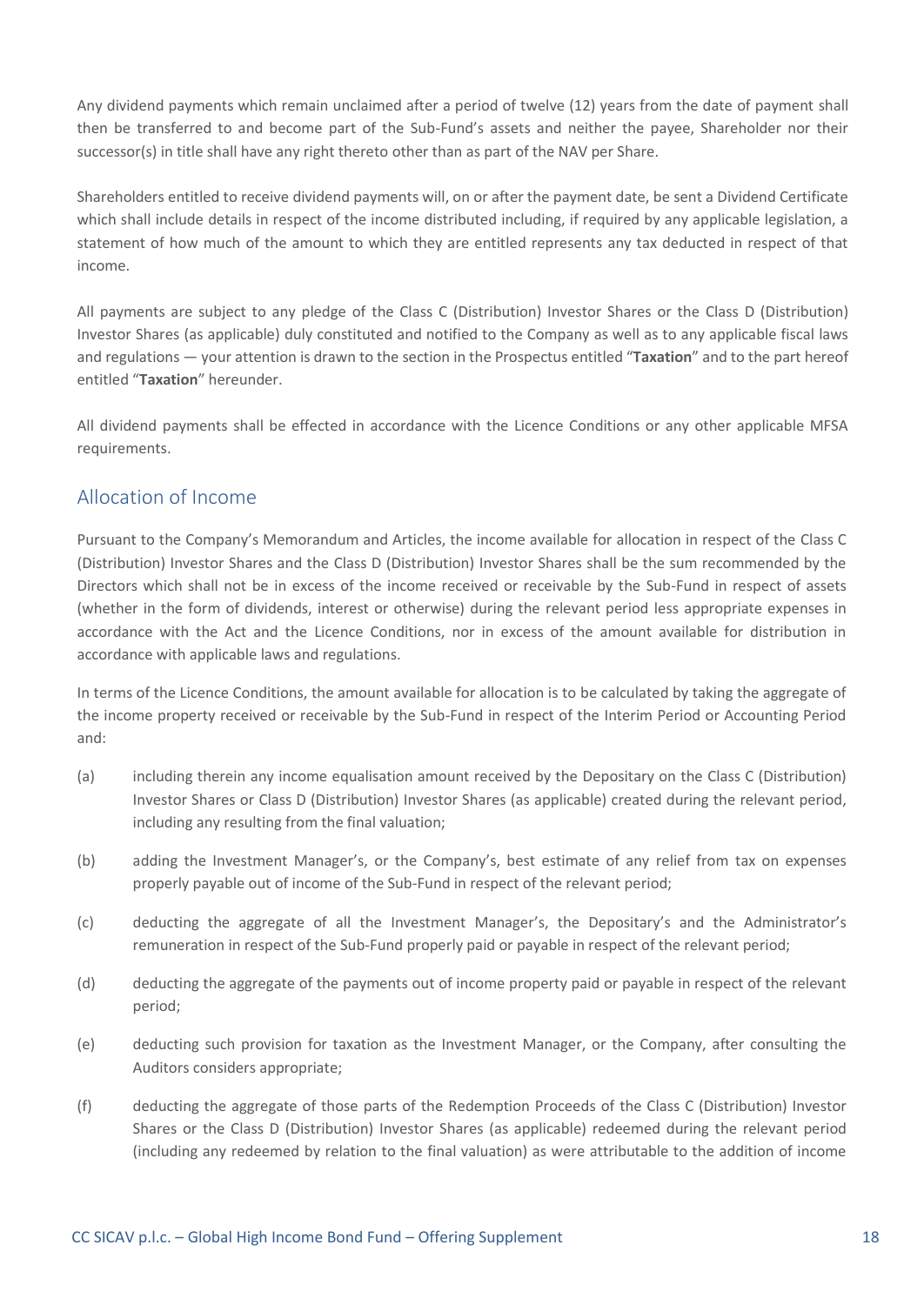property to the calculation of the Redemption Price including any income equalisation amount paid by the Depositary on redemption;

- (g) deducting (or disregarding) and carrying forward of any potential income, if the Depositary and the Investment Manager, or the Company, agree that, because adequate information is normally not available about how that income accrues, it ought generally not to be accounted for on an accrued basis;
- (h) deducting (or disregarding) and carrying forward of any potential income, if the Depositary and the Investment Manager, or the Company, agree that that income is not likely to be received by the Depositary until twelve (12) months after the income allocation date, provided the Auditors are satisfied that the Depositary has made and intends to continue to make all proper efforts to obtain its receipt; and
- (i) adjusting for the re-allocation of the expenses from the "income account" to the "capital account". The Depositary, in consultation with the Investment Manager, or the Company, shall exercise reasonableness in effecting these re-allocations.

At the end of each relevant accounting period, the Depositary shall transfer the positive balance, if any, in the *"income account"* to an account to be known as the *"distribution account"*. If however, the average payment to Shareholders of the Sub-Fund by way of income during the relevant accounting period would amount to less than twenty USD (USD20) or their equivalent, the Depositary may, acting on the advice of the Investment Manager or the Company, (a) carry the balance in *"income account"* forward to the next relevant accounting period (and to regard it as received at the start of that period), or (b) credit the income to the *"capital account"* in which case it will be represented in the NAV per Share.

The Directors may decide to distribute all or part of the balance in the *"distribution account"* and shall either directly or through the Investment Manager instruct the Depositary accordingly. In that case the Depositary shall carry the remaining balance in the *"distribution account"* forward to the next relevant accounting period.

On or before the relevant income allocation date, the Depositary shall allocate the available income to the Shareholders rateably in accordance with the number of the Class C (Distribution) Investor Shares or the Class D (Distribution) Investor Shares (as applicable) held by them on the Dividend Cut-Off Date.

#### Income Allocation Dates

Any income which stands to be allocated to the income account in respect of an Interim Period shall be so allocated by not later than two (2) months after the end of each Interim Period as specified in this Prospectus for the purposes of dividend distributions, and in respect of the Accounting Period, the allocation shall be made by not later than two (2) months after the end of the Accounting period.

#### Equalisation Account

The Offering Price of any Class C (Distribution) Investor Shares or Class D (Distribution) Investor Shares generally contains an element representing the accrued income earned by those Class C (Distribution) Investor Shares or Class D (Distribution) Investor Shares since the start of the relevant Interim Period. This means that investors buying Class C (Distribution) Investor Shares or Class D (Distribution) Investor Shares buy a percentage of net income, and the corresponding portion of the Offering Price (the equalisation payment) will be notionally credited by the Company to an equalisation account for the Sub-Fund.

The equalisation account will be maintained in order to ensure that equal amounts are distributed in respect of each Class C (Distribution) Investor Shares or Class D (Distribution) Investor Share notwithstanding different dates of issue.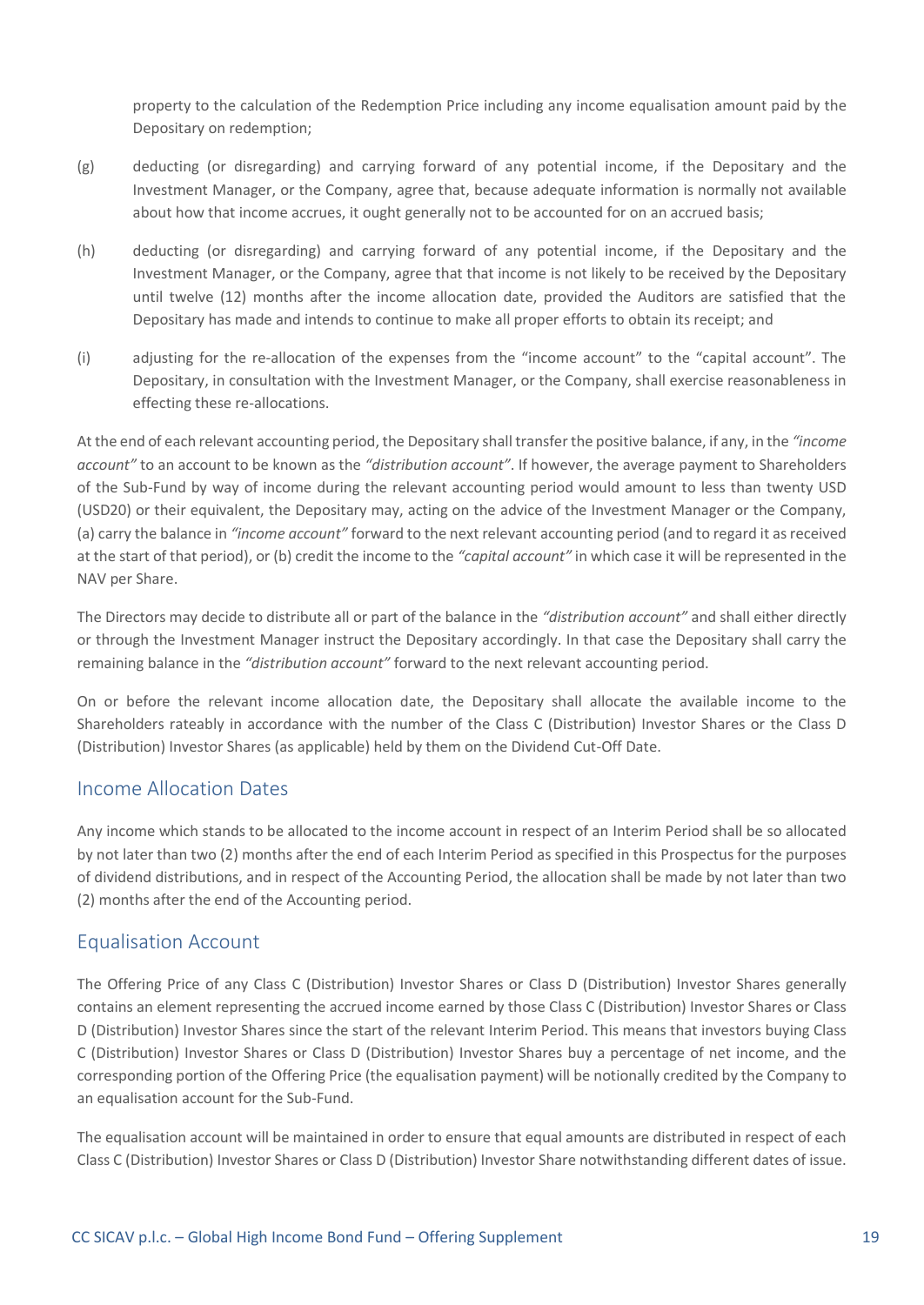When an equalisation payment has been effected, any subsequent dividends in relation to the relevant Class C (Distribution) Investor Shares or Class D (Distribution) Investor Shares shall include an amount corresponding to the aforesaid equalisation payments and paid out of the equalisation account. However, the said amount shall not be included as part of the dividend in the event that the Directors exercise their discretion (as described hereunder) not to consider equalisation when determining distributions.

The Redemption Price of any Class C (Distribution) Investor Shares or Class D (Distribution) Investor Shares will also include an equalisation payment in respect of the net income of the Sub-Fund since the start of the relevant Interim Period up to the date of redemption, and upon the redemption of any Class C (Distribution) Investor Shares or Class D (Distribution) Investor Shares based on that Redemption Price, a sum equal to that part of the Redemption Price of a Class C (Distribution) Investor Shares or Class D (Distribution) Investor Share which reflects net income (if any) accrued up to its date of redemption will be deemed to be an equalisation charge and debited to the equalisation account.

In the absence of significant fluctuations between the redemption and issue of Class C (Distribution) Investor Shares or Class D (Distribution) Investor Shares, the Directors may choose not to consider equalisation when determining distributions to Shareholders or to pay to such Shareholders any excess of equalisation credits over debits. Any fluctuations between redemption and issue of shares that could have an effect of one per cent (1%) or more on the NAV per Share shall be considered significant.

#### Sub-Fund Expenses

The fees and expenses incurred in connection with the establishment of the Sub-Fund, the application for licensing of the Sub-Fund, the preparation and publication of the Offering Supplement and all legal costs and out of pocket expenses in relation thereto shall be borne by the Company.

#### Taxation

The Sub-Fund qualifies as a non-prescribed fund in terms of the Income Tax Act (Cap. 123, Laws of Malta) in view of the fact the value of the Sub-Fund's assets situated in Malta amount to less than eighty five per cent (85%) of its total assets. The Company has made a declaration to such effect in respect of the Sub-Fund and it is the Company's intention to maintain such a classification.

#### *Taxation of the Sub-Fund*

As a non-prescribed Fund, the Sub-Fund is exempt from Maltese income tax on any income and capital gains. Capital gains, dividends, interest and any other income from foreign securities held by the Sub-Fund may, however, be subject to tax imposed by the country of origin concerned and such taxes will not be recoverable by the Sub-Fund or by its Shareholders.

Fees chargeable to the Sub-Fund may also be subject to Value Added Tax ("**VAT**") in accordance with applicable law. If any VAT is charged, this will not be recoverable by the Sub-Fund.

#### *Taxation of Shareholders*

Capital gains realised by Shareholders who are not resident in Malta are not subject to tax in Malta. Capital gains realised by Malta resident Shareholders on a redemption, transfer to third parties or exchange of Investor Shares are treated as follows: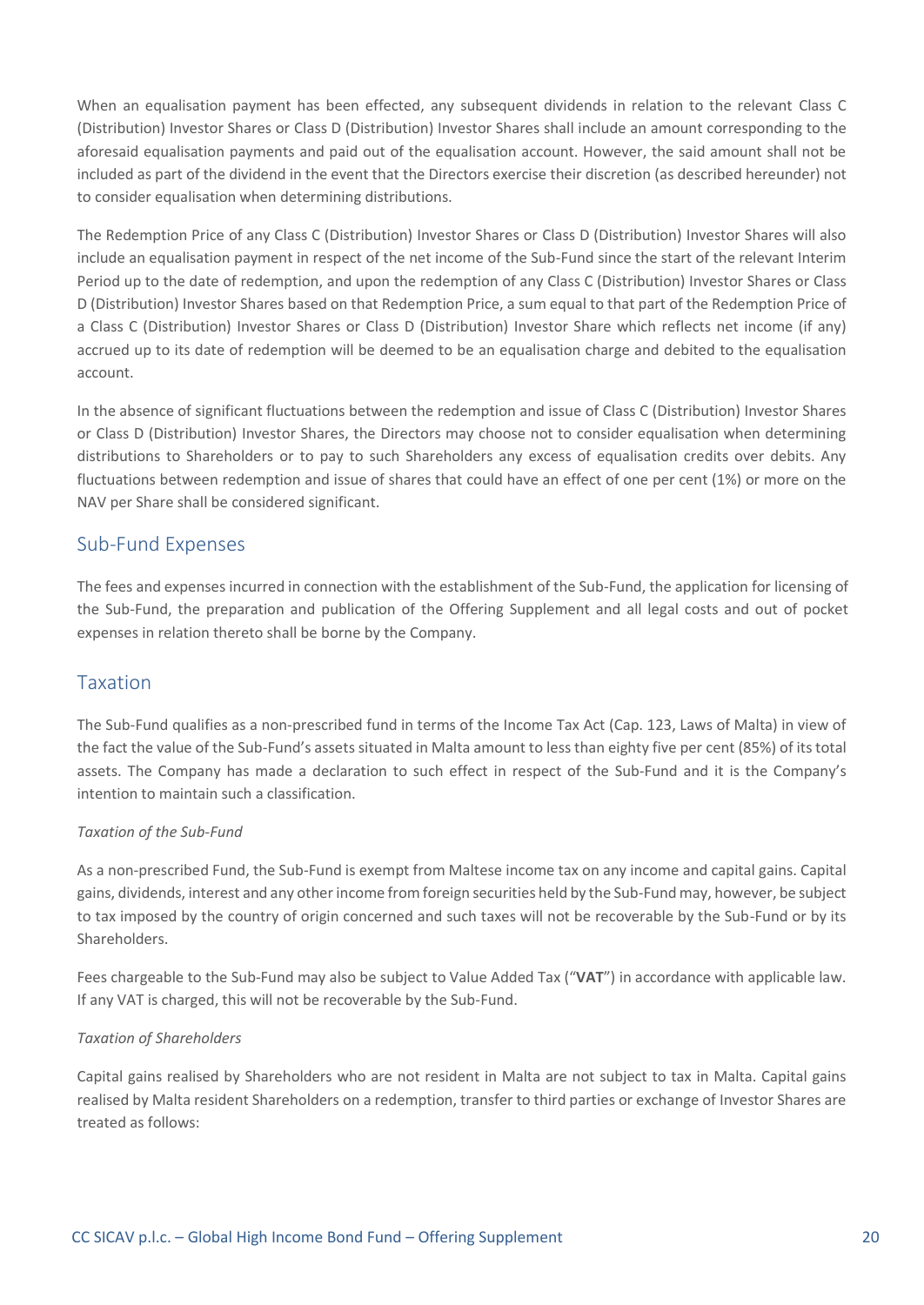- (a) Malta resident Shareholders may opt to be subject to a fifteen per cent (15%) final withholding tax which shall be deducted at source by the Sub-Fund on any capital gains realised by Shareholders. Alternatively, Shareholders may opt to receive any capital gains without deduction of tax in which case they would be bound to declare such capital gains in their income tax return and would be subject to tax at their personal rate.
- (b) In case of transfers to third parties, the transferor is obliged to declare any capital gains in his income tax return and pay tax at his personal rate. Any capital gains on an eventual redemption will be calculated without reference to any intermediate transfer.
- (c) Capital gains arising from the exchange of shares from one sub-fund of the Company into another are only taxable when the new shares are eventually disposed of and, at that stage, any gains or losses arising from exchanges of shares will be taken into account in the computation of any taxable capital gains upon disposal.

The tax treatment of dividends distributed by the Sub-Fund, whether these are reinvested or otherwise, depends on the income tax status of the particular Investor and on the Sub-Fund's income tax accounts out of which the dividends are distributed as set out hereunder:

- (a) The distribution of profits from dividends received by the Sub-Fund out of the Maltese Taxed Account or the Foreign Income Account of other Maltese companies do not attract any further tax in the hands of Investors.
- (b) The distribution of other profits (including foreign sourced profits) to Malta resident Shareholders (other than companies), or to non-resident Shareholders (including non-resident companies) who are owned and controlled by, directly or indirectly, or who act on behalf of, persons who are ordinarily resident and domiciled in Malta, are subject to a fifteen per cent (15%) withholding tax. Shareholders are not required to declare such dividends in their income tax returns. However, they are entitled, depending on their personal circumstances, to declare such dividends in their income tax return and claim a credit of the fifteen per cent (15%) tax withheld.

#### Documents Available for Inspection

Copies of the following documents shall be available for inspection at the registered office of the Company or at the offices of the Administrator (see Directory at last page hereof) during normal business hours:

- the Memorandum & Articles, and Certificate of Incorporation of the Company
- the latest Prospectus, and Offering Supplements for all Sub-Funds
- the Key Investor Information Documents
- the Depository Agreement in respect of the Sub-Fund
- the Administration Agreement
- the Investment Management Agreement
- the ISA
- the latest Annual and Half Yearly report of the Company (if available).